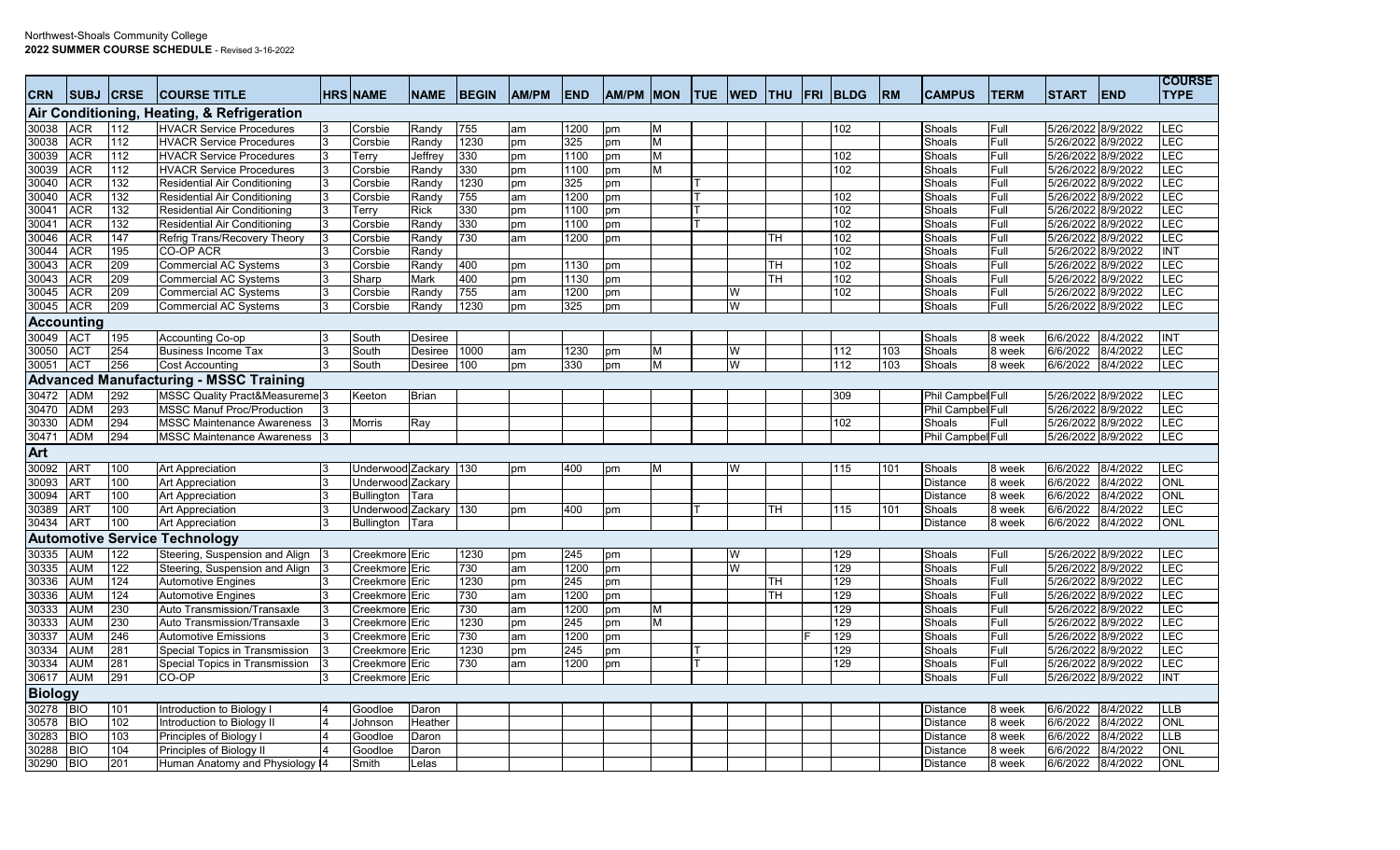| 30290           | <b>BIO</b> | 201                            | Human Anatomy and Physiology 4        |    | Smith            | Lelas           | 130  | pm | 330  | pm | М | W |    | 123        | 124    | Distance                       | 8 week | 6/6/2022           | 8/4/2022 | ONL        |
|-----------------|------------|--------------------------------|---------------------------------------|----|------------------|-----------------|------|----|------|----|---|---|----|------------|--------|--------------------------------|--------|--------------------|----------|------------|
| 30291           | <b>BIO</b> |                                |                                       |    |                  |                 |      |    |      |    |   |   |    |            |        |                                |        | 6/6/2022           |          | ONL        |
|                 |            | 201                            | Human Anatomy and Physiology 14       |    | Smith            | Lelas           |      |    |      |    |   |   |    |            |        | Distance                       | 8 week |                    | 8/4/2022 | <b>ONL</b> |
| 30291           | <b>BIO</b> | 201                            | Human Anatomy and Physiology 14       |    | Smith            | Lelas           | 530  | pm | 730  | pm | М | W |    | 123        | 124    | Distance                       | 8 week | 6/6/2022           | 8/4/2022 |            |
| 30293           | <b>BIO</b> | 201                            | Human Anatomy and Physiology 14       |    | Smith            | Lelas           | 800  | am | 1230 | pm | М | W |    | 123        | 103    | Shoals                         | 8 week | 6/6/2022           | 8/4/2022 | ЦB         |
| 30294           | <b>BIO</b> | 201                            | Human Anatomy and Physiology 14       |    | Loveless         | <b>Kathleen</b> |      |    |      |    |   |   |    |            |        | Phil Campbel 8 week            |        | 6/6/2022           | 8/4/2022 | LLB        |
| 30294           | <b>BIO</b> | 201                            | Human Anatomy and Physiology 14       |    | Loveless         | Kathleen 100    |      | pm | 400  | pm | M | W |    | 303        | $S-17$ | Phil Campbel <sup>8</sup> week |        | 6/6/2022           | 8/4/2022 | <b>LLB</b> |
| 30406           | <b>BIO</b> | 201                            | Human Anatomy and Physiology 14       |    | Smith            | Lelas           |      |    |      |    |   |   |    |            |        | Distance                       | 8 week | 6/6/2022           | 8/4/2022 | ONL        |
| 30295           | <b>BIO</b> | 202                            | Human Anatomy & Physiology II 4       |    | Landrum          | Megan           | 800  | am | 1230 | pm |   |   | тн | 123        | 130    | Distance                       | 8 week | 6/6/2022           | 8/4/2022 | ONL        |
| 30295           | <b>BIO</b> | 202                            | Human Anatomy & Physiology II 4       |    | Landrum          | Megan           |      |    |      |    |   |   |    |            |        | <b>Distance</b>                | 8 week | 6/6/2022           | 8/4/2022 | ONL        |
| 30296           | <b>BIO</b> | 202                            | Human Anatomy & Physiology II 4       |    | _andrum          | Megan           | 1235 | pm | 235  | pm |   |   |    | 123        | 130    | Distance                       | 8 week | 6/6/2022           | 8/4/2022 | <b>LLB</b> |
| 30296           | <b>BIO</b> | 202                            | Human Anatomy & Physiology II 4       |    | Landrum          | Megan           |      |    |      |    |   |   |    |            |        | Distance                       | 8 week | 6/6/2022           | 8/4/2022 | LLB        |
| 30298           | <b>BIO</b> | 202                            | Human Anatomy & Physiology II 4       |    | _oveless         | Kathleen 900    |      | am | 1200 | pm |   |   | TН |            |        | Phil Campbel 8 week            |        | 6/6/2022           | 8/4/2022 | <b>LLB</b> |
| 30298           | BIO        | 202                            | Human Anatomy & Physiology II 4       |    | Loveless         | Kathleen        |      |    |      |    |   |   |    | 303        | $S-17$ | Phil Campbel <sup>8</sup> week |        | 6/6/2022           | 8/4/2022 | <b>LLB</b> |
| 30405           | <b>BIO</b> | 202                            | Human Anatomy & Physiology II 4       |    | Landrum          | Megan           |      |    |      |    |   |   |    |            |        | Distance                       | 8 week | 6/6/2022           | 8/4/2022 | ONL        |
| 30299           | <b>BIO</b> | 220                            | General Microbiology                  |    | Landrum          | Megan           | 800  | am | 200  | pm | м | W |    | 123        | 130    | Shoals                         | 8 week | 6/6/2022           | 8/4/2022 | LLB        |
| 30302           | <b>BIO</b> | 220                            | General Microbiology                  | 4  | Johnson          | Heather         |      |    |      |    |   |   |    |            |        | Distance                       | 8 week | 6/6/2022           | 8/4/2022 | <b>LLB</b> |
| 30437           | <b>BIO</b> | 220                            | General Microbiology                  |    | Johnson          | Heather         |      |    |      |    |   |   |    |            |        | Distance                       | 8 week | 6/6/2022           | 8/4/2022 | ONL        |
| 30582           | <b>BIO</b> | 220                            | General Microbiology                  |    | Yeager           | Jessica         |      |    |      |    |   |   |    |            |        | Phil Campbel 8 week            |        | 6/6/2022           | 8/4/2022 | <b>LLB</b> |
| 30582           | <b>BIO</b> | 220                            | General Microbiology                  |    | Yeager           | Jessica         | 1235 | pm | 505  | pm | м |   |    | 303        | $S-15$ | Phil Campbel 8 week            |        | 6/6/2022           | 8/4/2022 | LB         |
| 30583           | <b>BIO</b> | 220                            | General Microbiology                  |    | Yeager           | Jessica         | 800  | am | 1230 | pm | М |   |    | 303        | $S-15$ | Phil Campbel 8 week            |        | 6/6/2022           | 8/4/2022 | LLB        |
| 30583           | <b>BIO</b> | 220                            | General Microbiology                  |    | Yeager           | Jessica         |      |    |      |    |   |   |    |            |        | Phil Campbel <sup>8</sup> week |        | 6/6/2022           | 8/4/2022 | <b>LLB</b> |
| <b>Business</b> |            |                                |                                       |    |                  |                 |      |    |      |    |   |   |    |            |        |                                |        |                    |          |            |
| 30495           | <b>BUS</b> | 241                            | Principles of Accounting I            |    | South            | Desiree         |      |    |      |    |   |   |    |            |        | Distance                       | 8 week | 6/6/2022           | 8/4/2022 | ONL        |
| 30054           | <b>BUS</b> | 242                            | Principles of Accounting II           |    | South            | Desiree         |      |    |      |    |   |   |    |            |        | Distance                       | 8 week | 6/6/2022           | 8/4/2022 | ONL        |
| 30055           | <b>BUS</b> | 263                            | The Legal & Social Env of Bus         |    | McClinton        | Leslyn          |      |    |      |    |   |   |    |            |        | Distance                       | 8 week | 6/6/2022           | 8/4/2022 | ONL        |
| 30056           | <b>BUS</b> | 271                            | <b>Business Statistics I</b>          | 3  | James            | Jeffery         |      |    |      |    |   |   |    |            |        | Distance                       | 8 week | 6/6/2022           | 8/4/2022 | ONL        |
| 30057           | <b>BUS</b> | 272                            | <b>Business Statistics II</b>         | 3  | James            | Jeffery         | 800  | am | 100  | pm |   |   |    | 112        | 108    | Shoals                         | 8 week | 6/6/2022           | 8/4/2022 | LEC        |
| 30058           | <b>BUS</b> | 272                            | <b>Business Statistics II</b>         |    | James            | Jeffery         |      |    |      |    |   |   |    |            |        | Distance                       | 8 week | 6/6/2022           | 8/4/2022 | ONL        |
| 30059           | <b>BUS</b> | 275                            | <b>Principles of Management</b>       | 3  | <b>McClinton</b> | Leslyn          |      |    |      |    |   |   |    |            |        | Distance                       | 8 week | 6/6/2022           | 8/4/2022 | ONL        |
| 30060           | <b>BUS</b> | 285                            | <b>Principles of Marketing</b>        | 3  | McClinton        | Leslyn          |      |    |      |    |   |   |    |            |        | Distance                       | 8 week | 6/6/2022           | 8/4/2022 | ONL        |
|                 |            | <b>Carpentry/Cabinetmaking</b> |                                       |    |                  |                 |      |    |      |    |   |   |    |            |        |                                |        |                    |          |            |
| 30072           | CAB        | 102                            | Introduction to Lumber                |    | Grisham          | <b>Titus</b>    |      |    |      |    |   |   |    |            |        | Shoals                         | Full   | 5/26/2022 8/9/2022 |          | <b>LEC</b> |
|                 | CAB        | 104                            |                                       |    |                  | <b>Titus</b>    |      |    |      |    |   |   |    |            |        |                                | Full   | 5/26/2022 8/9/2022 |          | LEC        |
| 30073           | CAB        | 141                            | <b>Cabinet Shop Operations</b>        |    | Grisham          | <b>Titus</b>    |      |    |      |    |   |   |    |            |        | Shoals                         | Full   | 5/26/2022 8/9/2022 |          | LEC        |
| 30075           |            |                                | Woodfinishing                         |    | Grisham          |                 |      |    |      |    |   |   |    |            |        | Shoals                         |        |                    |          | LEC        |
| 30076           | CAB        | 230                            | <b>Estimating Costs in Cabinetmak</b> |    | Grisham          | <b>Titus</b>    |      |    |      |    |   |   |    |            |        | Shoals                         | Full   | 5/26/2022 8/9/2022 |          | LEC        |
| 30507           | CAR        | 111                            | <b>Construction Basics</b>            |    | Grisham          | <b>Titus</b>    | 730  | am | 1200 | pm |   |   | TН | 109<br>109 |        | Shoals                         | Full   | 5/26/2022 8/9/2022 |          | <b>LEC</b> |
| 30508           | CAR        | 112                            | Floors, Walls, Site Prep              |    | Grisham          | Titus           | 250  | pm | 400  | pm | м | W |    |            |        | Shoals                         | Full   | 5/26/2022 8/9/2022 |          |            |
| 30511           | CAR        | 113                            | Floors, Walls, Site Prep Lab          | 3  | Grisham          | <b>Titus</b>    | 1230 | pm | 245  | pm | M | W |    | 109        |        | Shoals                         | Full   | 5/26/2022 8/9/2022 |          | LEC        |
| 30511           | CAR        | 113                            | Floors, Walls, Site Prep Lab          | 3  | Grisham          | <b>Titus</b>    | 730  | am | 1200 | pm | M | W |    | 109        |        | Shoals                         | Full   | 5/26/2022 8/9/2022 |          | LEC        |
| 30510           | CAR        | 114                            | <b>Constructions Basics Lab</b>       |    | Grisham          | <b>Titus</b>    | 730  | am | 1200 | pm |   |   | TН | 109        |        | Shoals                         | Full   | 5/26/2022 8/9/2022 |          | <b>LEC</b> |
| 30510           | CAR        | 114                            | <b>Constructions Basics Lab</b>       | 3  | Grisham          | <b>Titus</b>    | 1230 | pm | 245  | pm |   |   | TН | 109        |        | Shoals                         | Full   | 5/26/2022 8/9/2022 |          | LEC        |
| 30077           | CAR        | 121                            | Introduction Blueprint Reading        | 13 | Grisham          | <b>Titus</b>    | 100  | pm | 315  | pm |   |   | TН | 109        |        | Shoals                         | Full   | 5/26/2022 8/9/2022 |          | LEC        |
| 30079           | CAR        | 131                            | Roof and Ceiling Systems              | 3  | Grisham          | Titus           | 100  | pm | 315  | pm | М | W |    | 109        |        | Shoals                         | Full   | 5/26/2022 8/9/2022 |          | LEC        |
| 30080           | CAR        | 132                            | Interior and Exterior Finish          | 3  | Grisham          | Titus           | 800  | am | 1145 | am |   |   | TН | 109        |        | Shoals                         | Full   | 5/26/2022 8/9/2022 |          | LEC        |
| 30081           | CAR        | 133                            | Roof Ceiling Systems Lab              | 13 | Grisham          | <b>Titus</b>    | 800  | am | 1230 | pm | М | W |    | 109        |        | Shoals                         | Full   | 5/26/2022 8/9/2022 |          | LEC        |
|                 |            | <b>Child Development</b>       |                                       |    |                  |                 |      |    |      |    |   |   |    |            |        |                                |        |                    |          |            |
| 30212           | CHD        | 100                            | Int Early Care and Education          |    | Durdunji         | Diann           |      |    |      |    |   |   |    |            |        | Distance                       | 8 week | 6/6/2022           | 8/4/2022 | ONL        |
| 30213           | CHD        | 206                            | Children's Health & Safety            |    | Richmond         | Rebecca         |      |    |      |    |   |   |    |            |        | Distance                       | 8 week | 6/6/2022           | 8/4/2022 | ONL        |
| 30214           | CHD        | 210                            | <b>Educating Exp Young Children</b>   |    | Jefferys         | Jacqueline      |      |    |      |    |   |   |    |            |        | Distance                       | 8 week | 6/6/2022           | 8/4/2022 | <b>ONL</b> |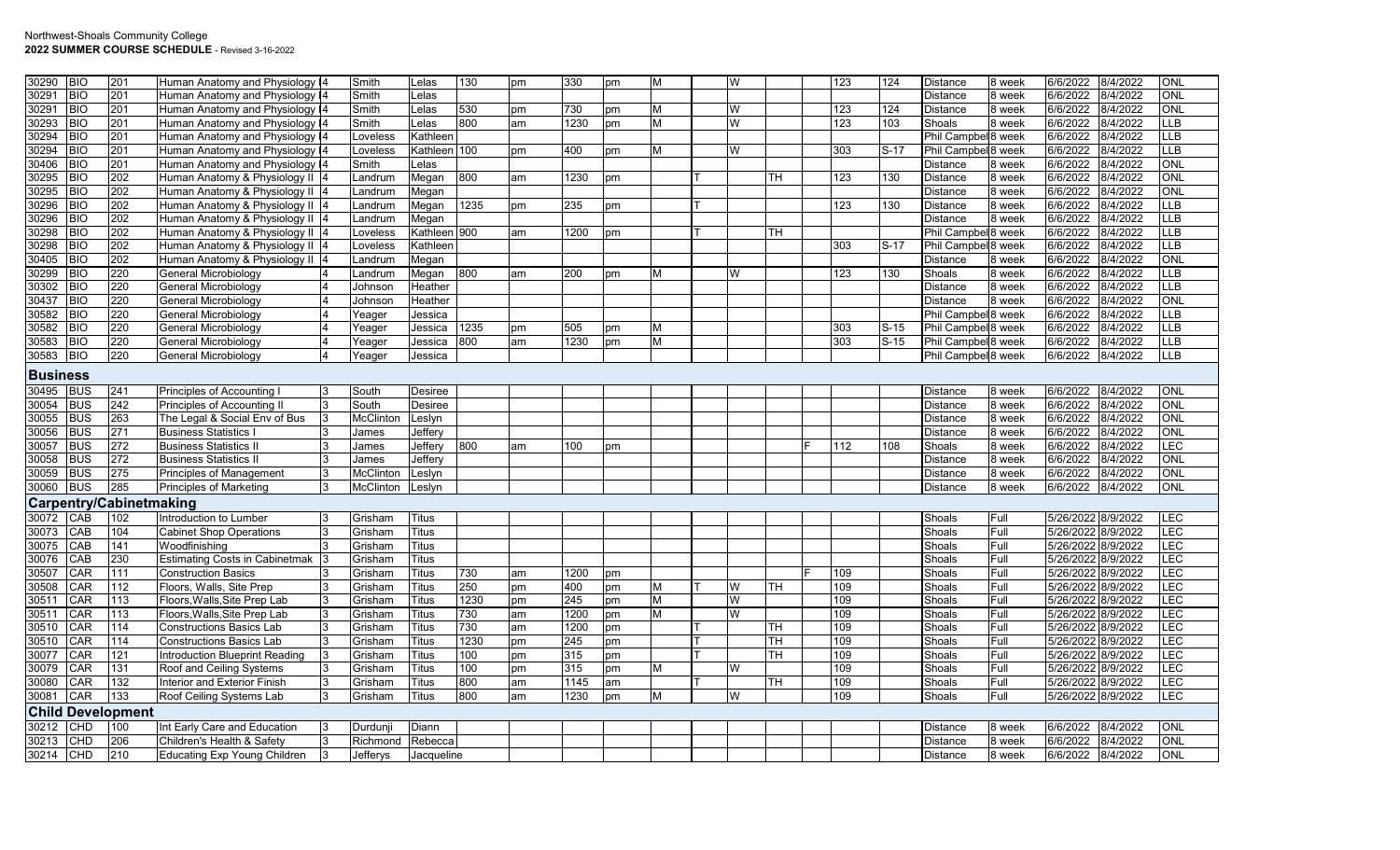| 30215            | CHD                     | 215 | Sup Practical Exp in Early Ch                   |    | Durdunji                 | Diann       | 1000 | am  | 1030 | am |          | W |    | 127 | 102 | Shoals          | Full     | 5/26/2022 8/9/2022  |                         | LEC         |
|------------------|-------------------------|-----|-------------------------------------------------|----|--------------------------|-------------|------|-----|------|----|----------|---|----|-----|-----|-----------------|----------|---------------------|-------------------------|-------------|
| <b>Chemistry</b> |                         |     |                                                 |    |                          |             |      |     |      |    |          |   |    |     |     |                 |          |                     |                         |             |
| 30303            | <b>CHM</b>              | 104 | Introduction to Chemistry I                     |    | Galpothden Waduge Indika |             |      |     |      |    |          |   |    |     |     | <b>Distance</b> | #REF!    |                     | 5/26/2022 6/30/2022 LLB |             |
| 30304            | <b>CHM</b>              | 111 | College Chemistry I                             |    | Choron                   | Jeffrey     | 900  | am  | 1230 | pm | M        | W | TН | 123 | 101 | Shoals          | #REF!    |                     | 5/26/2022 6/30/2022     | <b>ILLB</b> |
| 30304            | <b>CHM</b>              | 111 | College Chemistry                               |    | Choron                   | Jeffrey     | 900  | am  | 1200 | pm |          |   |    | 123 | 102 | Shoals          | #REF!    |                     | 5/26/2022 6/30/2022     | <b>ILLB</b> |
| 30305            | <b>CHM</b>              | 111 | <b>College Chemistry I</b>                      |    | Galpothden Waduge Indika |             |      |     |      |    |          |   |    |     |     | <b>Distance</b> | #REF!    | 5/26/2022 6/30/2022 |                         | <b>LLB</b>  |
| 30307            | <b>CHM</b>              | 112 | <b>College Chemistry II</b>                     |    | <b>Staff</b>             | Staff       | 900  | am  | 1200 | pm |          |   |    | 123 | 102 | Shoals          | 2nd Mini | 7/1/2022            | 8/9/2022                | <b>LLB</b>  |
| 30307            | <b>CHM</b>              | 112 | <b>College Chemistry II</b>                     |    | Staff                    | Staff       | 900  | am  | 1230 | pm | M        | W | TН | 123 | 101 | Shoals          | 2nd Mini | 7/1/2022            | 8/9/2022                | <b>TLB</b>  |
| 30308            | <b>CHM</b>              | 112 | College Chemistry II                            |    | Choron                   | Jeffrey     |      |     |      |    |          |   |    |     |     | <b>Distance</b> | 2nd Mini | 7/1/2022            | 8/9/2022                | <b>LLB</b>  |
|                  |                         |     | <b>Computer Information Systems (CIS)</b>       |    |                          |             |      |     |      |    |          |   |    |     |     |                 |          |                     |                         |             |
| 30125            | <b>CIS</b>              | 146 | <b>Microcomputer Applications</b>               | l3 | Staff                    | Staff       | 800  | am  | 1000 | am | M        | W | TH | 112 | 112 | Shoals          | #REF!    |                     | 5/26/2022 6/30/2022     | LEC         |
| 30127            | <b>CIS</b>              | 146 | <b>Microcomputer Applications</b>               | 3  | James                    | Jeffery     |      |     |      |    |          |   |    |     |     | Distance        | #REF!    |                     | 5/26/2022 6/30/2022     | ONL         |
| 30130            | CIS                     | 148 | Post Adv Micro Applications                     | 3  | Staff                    | Staff       |      |     |      |    |          |   |    |     |     | <b>Distance</b> | #REF!    |                     | 5/26/2022 6/30/2022     | <b>ONL</b>  |
| 30132            | <b>CIS</b>              | 157 | Intro. App Dev w/Swift                          |    | Staff                    | Staff       | 300  | pm  | 500  | pm | M        | W | TН | 112 | 101 | Shoals          | #REF!    | 5/26/2022 6/30/2022 |                         | LEC         |
| 30140            | <b>CIS</b>              | 199 | <b>Network Communications</b>                   | 3  | Staff                    | Staff       |      |     |      |    |          |   |    |     |     | <b>Distance</b> | 8 week   | 6/6/2022            | 8/4/2022                | ONL         |
| 30135            | <b>CIS</b>              | 202 | Python Programming                              |    | Staff                    | Staff       | 1015 | am  | 1215 | pm | M        | W | TН | 112 | 112 | Shoals          | #REF!    |                     | 5/26/2022 6/30/2022     | <b>LEC</b>  |
| 30137            | <b>CIS</b>              | 205 | Control Lang & Utilities Appli                  |    | Staf                     | Staff       |      |     |      |    |          |   |    |     |     | Distance        | #REF!    |                     | 5/26/2022 6/30/2022     | ONL         |
| 30139            | <b>CIS</b>              | 246 | <b>Ethical Hacking</b>                          |    | Staff                    | Staff       |      |     |      |    |          |   |    |     |     | Distance        | 8 week   | 6/6/2022            | 8/4/2022                | ONL         |
| 30141            | CIS                     | 297 | CO-OP FOR CIS II                                |    | Staff                    | Staff       |      |     |      |    |          |   |    |     |     | Shoals          | 8 week   | 6/6/2022            | 8/4/2022                | <b>INT</b>  |
|                  |                         |     | <b>Cosmetology - Salon &amp; Spa Management</b> |    |                          |             |      |     |      |    |          |   |    |     |     |                 |          |                     |                         |             |
| 30082            | <b>CIT</b>              | 211 | Teaching & Curriculum Dev                       |    | Grissom                  | Melinda 800 |      | lam | 1230 | pm | M        | W |    | 131 |     | Shoals          | Full     | 5/26/2022 8/9/2022  |                         | <b>LEC</b>  |
| 30438            | <b>CIT</b>              | 212 | Teacher Mentorship                              |    | Grissom                  | Melinda     | 100  | pm  | 330  | pm | M        | W |    | 131 |     | Shoals          | Full     | 5/26/2022 8/9/2022  |                         | LEC         |
| 30084            | <b>CIT</b>              | 213 | Lesson Plan Development                         |    | Grissom                  | Melinda     | 800  | am  | 330  | pm |          |   | TH | 131 |     | Shoals          | Full     | 5/26/2022 8/9/2022  |                         | LEC         |
| 30085            | <b>CIT</b>              | 214 | Lesson Plan Methods & Dev                       |    | Grissom                  | Melinda     | 730  | am  | 1200 | pm |          |   |    | 131 | 107 | Shoals          | Full     | 5/26/2022 8/9/2022  |                         | LEC         |
| 30009            | cos                     | 111 | Into to Cosmetology                             |    | Grissom                  | Melinda     |      |     |      |    |          |   |    |     |     | Distance        | 8 week   | 6/6/2022            | 8/4/2022                | ONL         |
| 30001            | COS                     | 112 | Intro to Cosmetology Lab                        |    | Wallace                  | Gerri       | 100  | pm  | 315  | pm | M        | W |    |     |     | Shoals          | 8 week   | 6/6/2022            | 8/4/2022                | LEC         |
| 30001            | <b>COS</b>              | 112 | Intro to Cosmetology Lab                        |    | Wallace                  | Gerri       | 800  | am  | 1200 | pm | M        | W |    | 131 | 110 | Shoals          | 8 week   | 6/6/2022            | 8/4/2022                | LEC         |
| 30010            | COS                     | 113 | Theory of Chemical Services                     |    | Grissom                  | Melinda     |      |     |      |    |          |   |    |     |     | Distance        | 8 week   | 6/6/2022            | 8/4/2022                | ONL         |
| 30002            | cos                     | 114 | <b>Chemical Services Lab</b>                    |    | Jordan                   | Anthony 800 |      | am  | 315  | pm |          |   | TH | 131 | 107 | Shoals          | 8 week   | 6/6/2022            | 8/4/2022                | <b>LEC</b>  |
| 30401            | <b>COS</b>              | 115 | <b>Hair Coloring Theory</b>                     | 3  |                          |             |      |     |      |    |          |   |    |     |     | Distance        | 8 week   | 6/6/2022            | 8/4/2022                | ONL         |
| 30448            | COS                     | 116 | Hair Coloring Lab                               | 3  |                          |             |      |     |      |    |          |   |    |     |     | Shoals          | Full     | 5/26/2022 8/9/2022  |                         | <b>LEC</b>  |
| 30612            | <b>COS</b>              | 117 | <b>Basic Spa Techniques</b>                     |    | Wallace                  | Gerri       |      |     |      |    |          |   |    |     |     | <b>Distance</b> | Full     | 5/26/2022 8/9/2022  |                         | ONL         |
| 30569            | COS                     | 118 | Basic Spa Techniques Lab                        | 3  |                          |             |      |     |      |    |          |   |    |     |     | <b>Distance</b> | Full     | 5/26/2022 8/9/2022  |                         | ONL         |
| 30570            | COS                     | 118 | Basic Spa Techniques Lab                        | 3  | Grissom                  | Melinda     | 100  | pm  | 315  | pm | M        | W |    | 131 |     | Shoals          | Full     | 5/26/2022 8/9/2022  |                         | LEC         |
| 30570            | <b>COS</b>              | 118 | Basic Spa Techniques Lab                        | 3  | Grissom                  | Melinda     | 800  | am  | 1230 | pm | M        | W |    | 131 |     | Shoals          | Full     | 5/26/2022 8/9/2022  |                         | LEC         |
| 30571            | cos                     | 123 | <b>Cosmetology Salon Practices</b>              |    | Wallace                  | Gerri       | 800  | am  | 1230 | pm |          |   | TH | 131 |     | Shoals          | Full     | 5/26/2022 8/9/2022  |                         | LEC         |
| 30571            | <b>COS</b>              | 123 | <b>Cosmetology Salon Practices</b>              |    | Wallace                  | Gerri       | 100  | pm  | 500  | pm |          |   | TH | 131 |     | Shoals          | Full     | 5/26/2022 8/9/2022  |                         | LEC         |
| 30449            | COS                     | 144 | Hair Shaping and Design                         |    |                          |             |      |     |      |    |          |   |    |     |     | Shoals          | Full     | 5/26/2022 8/9/2022  |                         | LEC         |
| 30450            | COS                     | 145 | Hair Shaping Lab                                |    |                          |             |      |     |      |    |          |   |    |     |     | Shoals          | Full     | 5/26/2022 8/9/2022  |                         | LEC         |
| 30451            | cos                     | 167 | <b>State Board Review</b>                       |    | Grissom                  | Melinda 800 |      | am  | 1230 | pm |          |   |    | 131 |     | Shoals          | Full     | 5/26/2022 8/9/2022  |                         | LEC         |
| 30451            | COS                     | 167 | <b>State Board Review</b>                       |    | Grissom                  | Melinda     |      |     |      |    |          |   |    | 131 |     | Shoals          | Full     | 5/26/2022 8/9/2022  |                         | LEC         |
| 30008            | COS                     | 190 | Intership in Cosmetology                        |    | Grissom                  | Melinda     |      |     |      |    |          |   |    |     |     | Shoals          | 8 week   | 6/6/2022            | 8/4/2022                | <b>INT</b>  |
|                  | <b>Criminal Justice</b> |     |                                                 |    |                          |             |      |     |      |    |          |   |    |     |     |                 |          |                     |                         |             |
| 30220            | <b>CRJ</b>              | 146 | <b>Criminal Evidence</b>                        | 3  |                          |             |      |     |      |    |          |   |    |     |     | Shoals          | Full     | 5/26/2022 8/9/2022  |                         | <b>LEC</b>  |
| 30460            | <b>CRJ</b>              | 147 | <b>Constitutional Law</b>                       | 3  | Holt                     | Michael     |      |     |      |    |          |   |    |     |     | Distance        | 8 week   | 6/6/2022            | 8/4/2022                | ONL         |
| 30461            | <b>CRJ</b>              | 209 | Juvenile Delinguency                            | 3  | Holt                     | Michael     |      |     |      |    |          |   |    |     |     | Distance        | 8 week   | 6/6/2022            | 8/4/2022                | ONL         |
| 30587            | <b>CRJ</b>              | 220 | Criminal Investigation                          |    | Holt                     | Michael 930 |      | am  | 1045 | am |          |   | TН | 110 | 101 | Shoals          | Full     | 5/26/2022 8/9/2022  |                         | LEC         |
|                  |                         |     | <b>Design Engineering Technology</b>            |    |                          |             |      |     |      |    |          |   |    |     |     |                 |          |                     |                         |             |
| 30613 DDT        |                         | 104 | Basic Comp Aided Drafting & De 3                |    | Allen                    | Anthony 800 |      | am  | 1145 | am | <b>M</b> | W |    | 105 |     | Shoals          | Full     | 5/26/2022 8/9/2022  |                         | <b>LEC</b>  |
|                  |                         |     |                                                 |    |                          |             |      |     |      |    |          |   |    |     |     |                 |          |                     |                         |             |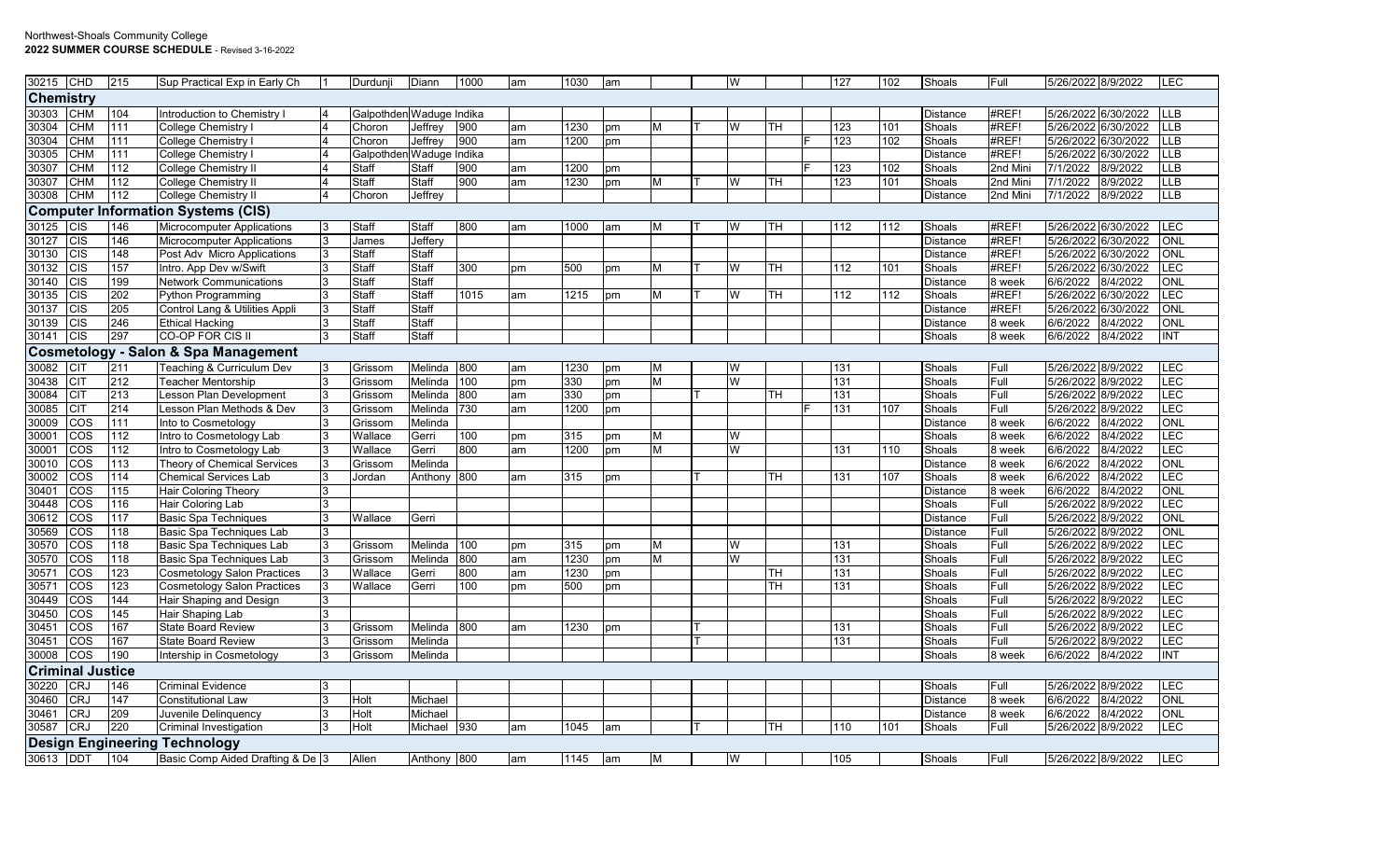| 30597             | DDT                      | 124        | Intro to Technical Drawing                           |                | Allen              | Anthony                        |      |    |            |    |   |   |    |    |            |            | Shoals           | Full         | 5/26/2022 8/9/2022                       | LEC               |
|-------------------|--------------------------|------------|------------------------------------------------------|----------------|--------------------|--------------------------------|------|----|------------|----|---|---|----|----|------------|------------|------------------|--------------|------------------------------------------|-------------------|
| 30599             | DDT                      | 181        | Special Topics D&D Technology 3                      |                | Allen              | Anthony                        |      |    |            |    |   |   |    |    |            |            | Shoals           | Full         | 5/26/2022 8/9/2022                       | LEC               |
| 30601             | <b>DDT</b>               | 220        | <b>Advanced Technical Drawing</b>                    |                | Allen              | Anthony                        |      |    |            |    |   |   |    |    | 105        |            | Shoals           | Full         | 5/26/2022 8/9/2022                       | LEC               |
| 30600             | <b>DDT</b>               | 231        | <b>Advanced CAD</b>                                  |                | Allen              | Anthony 800                    |      | am | 1145       | am |   |   | TН |    | 105        |            | Shoals           | Full         | 5/26/2022 8/9/2022                       | LEC               |
| 30602             | DDT                      | 233        | Intermediate 3D Modeling                             | <sup>3</sup>   | Allen              | Anthony 1200                   |      | pm | 345        | pm |   |   | TН |    |            |            | Shoals           | Full         | 5/26/2022 8/9/2022                       | <b>LEC</b>        |
| 30598             | DD1                      | 236        | <b>Design Project</b>                                | 13             | Allen              | Anthony                        | 1200 | pm | 345        | pm | М | W |    |    | 105        |            | Shoals           | Full         | 5/26/2022 8/9/2022                       | LEC               |
| 30534             | DDT                      | 291        | Drafting CO-OP                                       | <sup>3</sup>   | Allen              | Anthony                        |      |    |            |    |   |   |    |    |            |            | Shoals           | Full         | 5/26/2022 8/9/2022                       | INT               |
| 30603             | <b>DDT</b>               | 292        | Co-Op                                                |                | Allen              | Anthony                        |      |    |            |    |   |   |    |    |            |            | Shoals           | Full         | 5/26/2022 8/9/2022                       | LEC               |
|                   |                          |            | <b>Diagnostic Medical Sonography</b>                 |                |                    |                                |      |    |            |    |   |   |    |    |            |            |                  |              |                                          |                   |
| 30385             | <b>DMS</b>               | 221        | <b>Obstetrical Sonography II</b>                     |                | Gaisser            | Kimberly 830                   |      | am | 1000       | am | М | W |    |    | 132        |            | Shoals           | Full         | 5/26/2022 8/9/2022                       | <b>LEC</b>        |
| 30386             | <b>DMS</b>               | 225        | Superficial Sonogaphy                                |                | Gaisser            | Kimberly 1005                  |      | am | 1105       | am | М | W |    |    | 132        |            | Shoals           | Full         | 5/26/2022 8/9/2022                       | <b>LEC</b>        |
| 30388             | <b>DMS</b>               | 231        | Sonography Preceptorship III                         | $\overline{4}$ | Christian          | Terri                          |      |    |            |    |   |   |    |    | 132        |            | Shoals           | Full         | 5/26/2022 8/9/2022                       | P                 |
| 30387             | <b>DMS</b>               | 240        | Sonography Prin & Inst Seminar 2                     |                | Gaisser            | Kimberly 105                   |      | pm | 305        | pm | М | W |    |    | 132        |            | Shoals           | Full         | 5/26/2022 8/9/2022                       | <b>SEM</b>        |
| <b>Economics</b>  |                          |            |                                                      |                |                    |                                |      |    |            |    |   |   |    |    |            |            |                  |              |                                          |                   |
| 30061             | ECO                      | 231        | Principles of Macroeconomics                         |                |                    |                                |      |    |            |    |   |   |    |    |            |            | Shoals           | 8 week       | 6/6/2022<br>8/4/2022                     | <b>LEC</b>        |
| 30063             | ECO                      | 231        | Principles of Macroeconomics                         |                |                    |                                |      |    |            |    |   |   |    |    |            |            | <b>Distance</b>  | 8 week       | 6/6/2022<br>8/4/2022                     | <b>ONL</b>        |
| 30066             | ECO                      | 232        | Principles of Microeconomics                         | Ι3             |                    |                                |      |    |            |    |   |   |    |    |            |            | <b>Distance</b>  | 8 week       | 6/6/2022<br>8/4/2022                     | ONL               |
| <b>Electrical</b> |                          |            |                                                      |                |                    |                                |      |    |            |    |   |   |    |    |            |            |                  |              |                                          |                   |
| 30327             | <b>ELT</b>               | 212        | <b>Motor Controls II</b>                             |                | <b>Morris</b>      | Ray                            | 1200 | pm | 345        | pm | м | W |    |    | 102        |            | Shoals           | Full         | 5/26/2022 8/9/2022                       | <b>LEC</b>        |
| 30332             | <b>ELT</b>               | 241        | <b>National Electric Code</b>                        |                | <b>Morris</b>      | Ray                            | 400  | pm | 830        | pm |   | W |    |    | 102        |            | Shoals           | Full         | 5/26/2022 8/9/2022                       | LEC               |
| 30331             | ELT                      | 242        | Journeyman Master Prep Exam                          |                | Morris             | Ray                            | 400  | pm | 830        | pm | М |   |    |    | 102        |            | Shoals           | Full         | 5/26/2022 8/9/2022                       | <b>LEC</b>        |
| 30329             | ELT                      | 291        | <b>CO-OP ELT</b>                                     |                | <b>Morris</b>      | Ray                            |      |    |            |    |   |   |    |    |            |            | <b>Distance</b>  | Full         | 5/26/2022 8/9/2022                       | <b>INT</b>        |
| 30545             | <b>ELT</b>               | 291        | <b>CO-OP ELT</b>                                     | <sup>3</sup>   | <b>Morris</b>      | Ray                            | 715  | am | 1215       | pm |   |   | TН |    |            |            | Shoals           | Full         | 5/26/2022 8/9/2022                       | <b>INT</b>        |
| 30545             | <b>ELT</b>               | 291        | <b>CO-OP ELT</b>                                     | <sup>3</sup>   | Morris             | Ray                            | 1245 |    | 245        |    |   |   |    |    |            |            | Shoals           | Full         | 5/26/2022 8/9/2022                       | INT               |
|                   |                          |            |                                                      |                |                    |                                |      | pm |            | pm |   |   |    |    |            |            |                  |              |                                          |                   |
|                   |                          |            | <b>Emergency Medical Services</b>                    |                |                    |                                |      |    |            |    |   |   |    |    |            |            |                  |              |                                          |                   |
| 30344             | <b>EMS</b>               | 100        | Cardiopulmonary Resuscitation                        |                | Demorse            | Christoph 800                  |      | am | 1200       | pm |   |   |    |    | 121        | 151        | Shoals           | Full         | 5/26/2022 8/9/2022                       | <b>LEC</b>        |
| 30348             | <b>EMS</b>               | 100        | Cardiopulmonary Resuscitation                        |                | Demorse            | Christoph 1200                 |      | pm | 400        | pm |   |   |    |    | 122        | 160        | Shoals           | Full         | 5/26/2022 8/9/2022                       | LEC               |
| 30466             | <b>EMS</b>               | 100        | Cardiopulmonary Resuscitation                        |                | Demorse            | Christopher                    |      |    |            |    |   |   |    |    |            |            | Shoals           | Full         | 5/26/2022 8/9/2022                       | LEC               |
| 30467             | <b>EMS</b>               | 100        | Cardiopulmonary Resuscitation                        |                | Demorse            | Christopher                    |      |    |            |    |   |   |    |    |            |            | Shoals           | Full         | 5/26/2022 8/9/2022                       | LEC               |
| 30533             | <b>EMS</b>               | 100        | Cardiopulmonary Resuscitation                        |                | Demorse            | Christopher                    |      |    |            |    |   |   |    |    |            |            | Shoals           | Full         | 5/26/2022 8/9/2022                       | <b>LEC</b>        |
| 30564             | <b>EMS</b>               | 100        | Cardiopulmonary Resuscitation                        |                | Demorse            | Christoph 800                  |      | am | 1200       | pm |   |   |    |    |            |            | Shoals           | 2nd Mini     | 7/1/2022<br>8/9/2022                     | LEC               |
| 30351             | <b>EMS</b>               | 107        | Emergency Vehicle Operator Ami                       |                | Oven               | Todd                           |      |    |            |    |   |   |    |    | 121        |            | Shoals           | Full         | 5/26/2022 8/9/2022                       | LEC               |
| 30363             | <b>EMS</b>               | 107        | Emergency Vehicle Operator Ami                       |                | Oven               | Todd                           |      |    |            |    |   |   |    |    |            |            | Shoals           | Full         | 5/26/2022 8/9/2022                       | LEC               |
| 30565             | <b>EMS</b>               | 107        | Emergency Vehicle Operator Ami                       |                |                    |                                |      |    |            |    |   |   |    |    |            |            | Shoals           | 2nd Mini     | 7/1/2022<br>8/9/2022                     | LEC               |
| 30352             | <b>EMS</b>               | 118        | <b>Emergency Medical Technician</b>                  |                | Oven               | Todd                           | 800  | am | 200        | pm | М |   | TН |    | 122        | 168        | Shoals           | Full         | 5/26/2022 8/9/2022                       | LEC               |
| 30364             | <b>EMS</b>               | 118        | <b>Emergency Medical Technician</b>                  |                | Demorse            | Christoph 500                  |      | pm | 1100       | pm | М |   | TН |    | 121        |            | Shoals           | Full         | 5/26/2022 8/9/2022                       | LEC               |
| 30562             | <b>EMS</b>               | 118        | <b>Emergency Medical Technician</b>                  |                |                    |                                |      |    |            |    |   |   |    |    |            |            | Shoals           | 2nd Mini     | 7/1/2022<br>8/9/2022                     | <b>LEC</b>        |
| 30353             | <b>EMS</b>               | 119        | Emergency Medical Technician C                       |                | Demorse            | Christopher                    |      |    |            |    |   |   |    |    |            |            | Shoals           | Full         | 5/26/2022 8/9/2022                       | <b>LEC</b>        |
| 30365             | <b>EMS</b>               | 119        | <b>Emergency Medical Technician C</b>                |                | Demorse            | Christopher                    |      |    |            |    |   |   |    |    |            |            | Shoals           | Full         | 5/26/2022 8/9/2022                       | <b>LEC</b>        |
| 30563             | <b>EMS</b>               | 119        | Emergency Medical Technician C                       |                | Demorse            | Christopher                    |      |    |            |    |   |   |    |    |            |            | Shoals           | 2nd Mini     | 7/1/2022<br>8/9/2022                     | <b>LEC</b>        |
| 30355             | <b>EMS</b>               | 155        | Advanced Emergency Medical Te                        |                | Oyen               | Todd                           | 800  | am | 1100       | am |   |   | TН | F  | 122        | 160        | Shoals           | Full         | 5/26/2022 8/9/2022                       | <b>LEC</b>        |
| 30355             | <b>EMS</b>               | 155        | Advanced Emergency Medical Te                        |                | Oven               | Todd                           | 1105 | am | 1205       | pm |   |   | TН | IF |            |            | Shoals           | Full         | 5/26/2022 8/9/2022                       | <b>LEC</b>        |
| 30356             | <b>EMS</b>               | 156        | Advanced Emergency Medical T (2)                     |                | Demorse            | Christopher                    |      |    |            |    |   |   |    |    |            |            | Shoals           | Full         | 5/26/2022 8/9/2022                       | LEC               |
| 30357             | <b>EMS</b>               | 189        | Applied Anatomy and Physiology 4                     |                |                    |                                |      |    |            |    |   |   |    |    |            |            | Shoals           | Full         | 5/26/2022 8/9/2022                       | LEC               |
| 30556             | <b>EMS</b>               | 189        | Applied Anatomy and Physiology 4                     |                | Demorse            | Christopher                    |      |    |            |    |   |   |    |    |            |            | Shoals           | #REF!        | 5/26/2022 6/30/2022                      | LEC               |
| 30358             | <b>EMS</b>               | 240        | <b>Paramedic Operations</b>                          |                | Oyen               | Todd                           | 800  | am | 1100       | am |   |   |    |    | 122        | 168        | Shoals           | Full         | 5/26/2022 8/9/2022                       | LEC               |
| 30553             | EMS                      | 240        | <b>Paramedic Operations</b>                          |                | Oven               | Todd                           |      |    |            |    |   |   |    |    |            |            | Shoals           | 2nd Mini     | 7/1/2022<br>8/9/2022                     | <b>LEC</b>        |
| 30359<br>30360    | <b>EMS</b><br><b>EMS</b> | 241<br>242 | Paramedic Cardiology<br>Paramedic Patient Assessment | $\vert$ 2      | Demorse<br>Demorse | Christoph 210<br>Christoph 800 |      | pm | 600<br>205 | pm |   |   | TН |    | 122<br>122 | 168<br>168 | Shoals<br>Shoals | Full<br>Full | 5/26/2022 8/9/2022<br>5/26/2022 8/9/2022 | <b>LEC</b><br>LEC |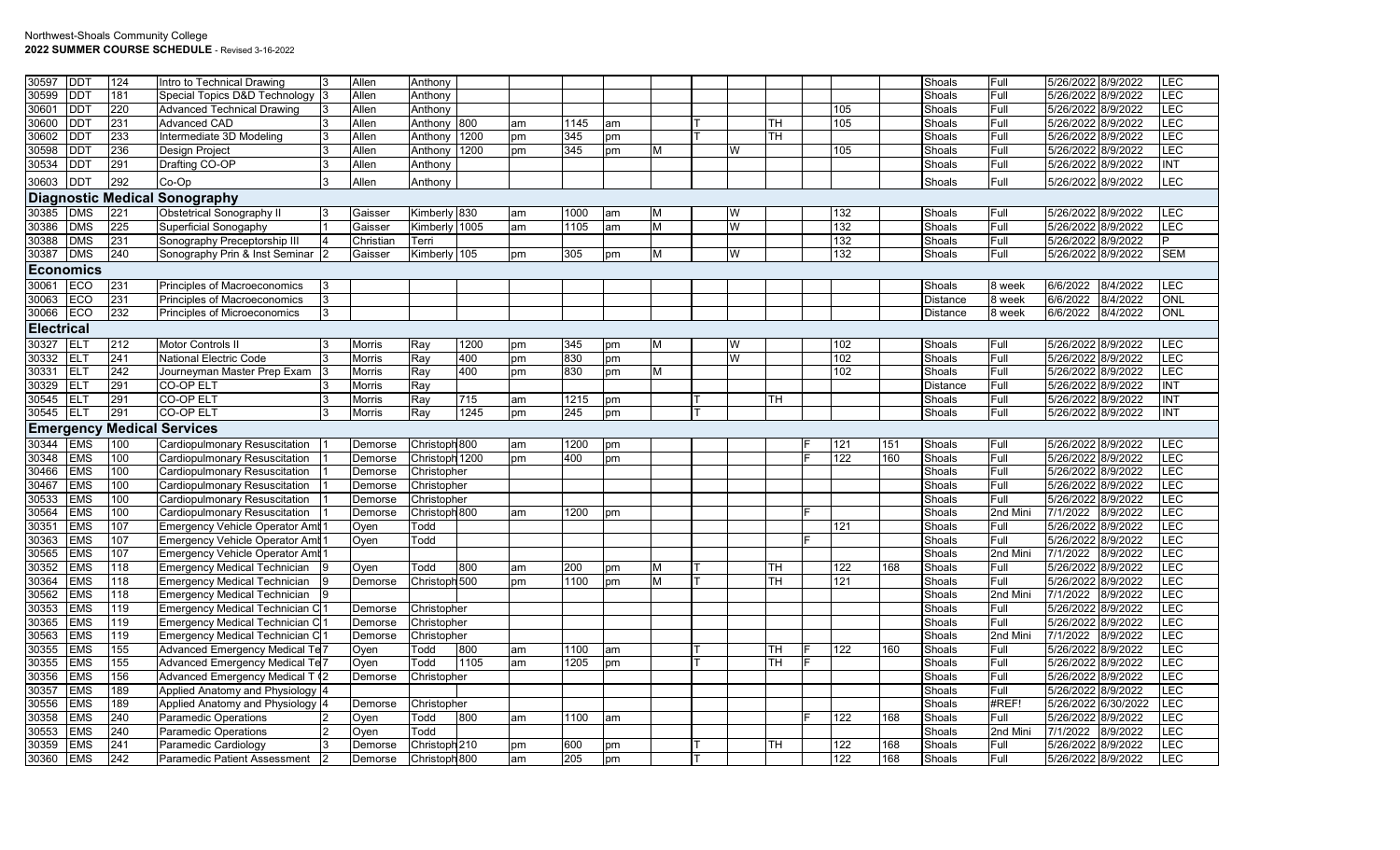## Northwest-Shoals Community College **2022 SUMMER COURSE SCHEDULE** - Revised 3-16-2022

| 30361          | <b>EMS</b> | 257  | Paramedic Applied Pharmacology 2     |   | Demorse       | Christoph 800  |      | am | 205  | pm |   |   | TН | 122              | 168      | Shoals                                | Full     | 5/26/2022 8/9/2022  |          | <b>LEC</b> |
|----------------|------------|------|--------------------------------------|---|---------------|----------------|------|----|------|----|---|---|----|------------------|----------|---------------------------------------|----------|---------------------|----------|------------|
| <b>English</b> |            |      |                                      |   |               |                |      |    |      |    |   |   |    |                  |          |                                       |          |                     |          |            |
| 30252          | <b>ENG</b> | 99   | Intro to College Writing             |   | <b>Morris</b> | Jennifer 735   |      | pm | 825  | pm |   |   |    | 120              | 121      | Shoals                                | Full     | 5/26/2022 8/9/2022  |          | <b>DEV</b> |
| 30255          | <b>ENG</b> | 99   | Intro to College Writing             |   | Cain          | Shelly         | 1000 | am | 1040 | am |   |   | тн | 120              | 123      | Shoals                                | 8 week   | 6/6/2022            | 8/4/2022 | <b>DEV</b> |
| 30527          | ENG        | 100  | <b>Vocational Technical English</b>  |   | Williams      | Daniel         |      |    |      |    |   |   |    |                  |          | Distance                              | 8 week   | 6/6/2022            | 8/4/2022 | ONL        |
| 30254          | ENG        | 101  | English Composition                  |   | <b>Morris</b> | Jennifer       | 530  | pm | 730  | pm | М | W |    | 120              | 121      | Shoals                                | Full     | 5/26/2022 8/9/2022  |          | LEC        |
| 30257          | ENG        | 101  | English Composition                  |   | Cain          | Shelly         | 1045 | am | 115  | pm |   |   | TН | 120              | 123      | Shoals                                | 8 week   | 6/6/2022            | 8/4/2022 | <b>LEC</b> |
| 30260          | <b>ENG</b> | 101  | English Composition I                |   | McClung       | Michael        | 800  | am | 1000 | am | м | W | TH | $\overline{302}$ | OC-104   | Phil Campbel #REF!                    |          | 5/26/2022 6/30/2022 |          | LEC        |
| 30261          | <b>ENG</b> | 101  | <b>English Composition I</b>         |   | Sides         | Meredith       |      |    |      |    |   |   |    |                  |          | Distance                              | 8 week   | 6/6/2022            | 8/4/2022 | ONL        |
| 30407          | <b>ENG</b> | 101  | <b>English Composition I</b>         |   | Williams      | Daniel         |      |    |      |    |   |   |    |                  |          | Distance                              | 8 week   | 6/6/2022            | 8/4/2022 | ONL        |
| 30572          | <b>ENG</b> | 101  | <b>English Composition</b>           |   | <b>Morris</b> | Jennifer       | 130  | pm | 400  | pm | М | W |    | 120              | 120      | Shoals                                | 8 week   | 6/6/2022            | 8/4/2022 | LEC        |
| 30383          | <b>ENG</b> | 101A | <b>English Composition</b>           |   | <b>Morris</b> | Jennifer       | 530  | pm | 730  | pm | м | W |    | 120              | 121      | Shoals                                | Full     | 5/26/2022 8/9/2022  |          | LEC        |
| 30384          | <b>ENG</b> | 101A | <b>English Composition I</b>         |   | Cain          | Shelly         | 1045 | am | 115  | pm |   |   | TН | 120              | 123      | Shoals                                | 8 week   | 6/6/2022            | 8/4/2022 | LEC        |
| 30263          | <b>ENG</b> | 102  | <b>English Composition I</b>         |   | Cain          | Shelly         | 130  | pm | 400  | pm | М | W |    | 120              | 121      | Shoals                                | 8 week   | 6/6/2022            | 8/4/2022 | LEC        |
| 30265          | <b>ENG</b> | 102  | <b>English Composition II</b>        |   | Benson        | Debra          |      |    |      |    |   |   |    |                  |          | Distance                              | 8 week   | 6/6/2022            | 8/4/2022 | ONL        |
| 30415          | <b>ENG</b> | 102  | <b>English Composition I</b>         |   | <b>Morris</b> | Jennifer       |      |    |      |    |   |   |    |                  |          | Distance                              | 8 week   | 6/6/2022            | 8/4/2022 | ONL        |
| 30573          | <b>ENG</b> | 102  | <b>English Composition II</b>        |   | Benson        | Debra          | 800  | am | 1030 | am |   |   | TН | 120              | 121      | Shoals                                | 8 week   | 6/6/2022            | 8/4/2022 | <b>LEC</b> |
| 30574          | ENG        | 102  | <b>English Composition II</b>        |   | Williams      | Daniel         | 530  | pm | 800  | pm |   |   | тн | 120              | 120      | Shoals                                | 8 week   | 6/6/2022            | 8/4/2022 | <b>LEC</b> |
| 30575          | ENG        | 102  | <b>English Composition I</b>         |   | McClung       | Michael        | 1045 | am | 115  | pm |   |   | TН | 302              |          | OC-104 Phil Campbel <sup>8</sup> week |          | 6/6/2022            | 8/4/2022 | LEC        |
| 30606          | <b>ENG</b> | 251  | American Literature I                |   | Sides         | Meredith       |      |    |      |    |   |   |    |                  |          | Distance                              | 8 week   | 6/6/2022            | 8/4/2022 | ONL        |
| 30524          | <b>ENG</b> | 252  | American Literature II               |   | McClung       | Michael        |      |    |      |    |   |   |    |                  |          | Distance                              | 8 week   | 6/6/2022            | 8/4/2022 | ONL        |
| 30607          | <b>ENG</b> | 261  | English Literature I                 |   | <b>Morris</b> | Jennifer       |      |    |      |    |   |   |    |                  |          | Distance                              | 8 week   | 6/6/2022            | 8/4/2022 | ONL        |
| 30608          | <b>ENG</b> | 262  | English Literature II                |   | Cain          | Shelly         |      |    |      |    |   |   |    |                  |          | Distance                              | 8 week   | 6/6/2022            | 8/4/2022 | ONL        |
| 30270          | <b>ENG</b> | 271  | World Literature I                   |   | Benson        | Debra          |      |    |      |    |   |   |    |                  |          | Distance                              | 8 week   | 6/6/2022            | 8/4/2022 | ONL        |
| 30609          | <b>ENG</b> | 271  | World Literature I                   |   | Benson        | Debra          | 800  | am | 1030 | am | м | W |    | 120              | 123      | Shoals                                | 3 week   | 6/6/2022            | 8/4/2022 | LEC        |
| 30273          | <b>ENG</b> | 272  | World Literature II                  |   | Cain          | Shelly         |      |    |      |    |   |   |    |                  |          | Distance                              | 8 week   | 6/6/2022            | 8/4/2022 | ONL        |
| 30610          | <b>ENG</b> | 272  | World Literature II                  |   | Williams      | Daniel         | 1045 | am | 115  | pm | м | W |    | 120              | 123      | Shoals                                | 8 week   | 6/6/2022            | 8/4/2022 | LEC        |
| 30611          | <b>ENG</b> | 272  | World Literature II                  |   | McClung       | Michael        | 1045 | am | 115  | pm | м | W |    | 302              | $OC-104$ | Phil Campbel 8 week                   |          | 6/6/2022            | 8/4/2022 | <b>LEC</b> |
| 30455          | <b>ENR</b> | 98   | <b>Writing/Reading for College</b>   |   | Sides         | Meredith 1230  |      | pm | 340  | pm | М | W |    |                  |          | Shoals                                | 8 week   | 6/6/2022            | 8/4/2022 | <b>DEV</b> |
| Geography      |            |      |                                      |   |               |                |      |    |      |    |   |   |    |                  |          |                                       |          |                     |          |            |
| 30463          | <b>GEO</b> | 100  | World Regional Geography             | 3 | Wright        | Lauren         |      |    |      |    |   |   |    |                  |          | <b>Distance</b>                       | 8 week   | 6/6/2022            | 8/4/2022 | <b>ONL</b> |
| <b>History</b> |            |      |                                      |   |               |                |      |    |      |    |   |   |    |                  |          |                                       |          |                     |          |            |
| 30223          | <b>HIS</b> | 101  | <b>Western Civilization I</b>        |   | Staff         | Staff          |      |    |      |    |   |   |    |                  |          | Distance                              | 8 week   | 6/6/2022            | 8/4/2022 | <b>ONL</b> |
| 30589          | <b>HIS</b> | 101  | <b>Western Civilization I</b>        |   | Pool          | Bradley 100    |      | pm | 300  | pm | м | W | TН | 307              |          | Phil Campbel #REF!                    |          | 5/26/2022 6/30/2022 |          | <b>LEC</b> |
| 30590          | <b>HIS</b> | 101  | <b>Western Civilization I</b>        |   | Pool          | <b>Bradley</b> | 800  | am | 1000 | am | м | W | TН | 307              |          | Phil Campbel 2nd Mini                 |          | 7/1/2022            | 8/9/2022 | <b>LEC</b> |
| 30514          | <b>HIS</b> | 102  | <b>Western Civilization II</b>       |   | Staff         | Staff          |      |    |      |    |   |   |    |                  |          | <b>Distance</b>                       | 8 week   | 6/6/2022            | 8/4/2022 | ONL        |
| 30588          | <b>HIS</b> | 102  | <b>Western Civilization II</b>       |   | Pool          | <b>Bradley</b> | 800  | am | 1000 | am | м | W | TН | 307              |          | Phil Campbel #REF!                    |          | 5/26/2022 6/30/2022 |          | <b>LEC</b> |
| 30591          | <b>HIS</b> | 102  | <b>Western Civilization II</b>       |   | Pool          | Bradley        | 1015 | am | 1215 | pm | м | W | TН | 307              |          | Phil Campbel 2nd Mini                 |          | 7/1/2022            | 8/9/2022 | <b>LEC</b> |
| 30231          | <b>HIS</b> | 201  | United States History I              |   | Wright        | Lauren         |      |    |      |    |   |   |    |                  |          | Distance                              | 8 week   | 6/6/2022            | 8/4/2022 | ONL        |
| 30234          | <b>HIS</b> | 201  | <b>United States History I</b>       |   | Staff         | Staff          |      |    |      |    |   |   |    |                  |          | Distance                              | 8 week   | 6/6/2022            | 8/4/2022 | ONL        |
| 30544          | <b>HIS</b> | 201  | United States History I              |   | Wright        | Lauren         | 100  | pm | 300  | pm | м | W | TН | 110              | 107      | Shoals                                | #REF!    | 5/26/2022 6/30/2022 |          | <b>LEC</b> |
| 30235          | <b>HIS</b> | 202  | United States History II             |   | Staff         | Staff          |      |    |      |    |   |   |    |                  |          | Distance                              | 8 week   | 6/6/2022            | 8/4/2022 | <b>ONL</b> |
| 30469          | <b>HIS</b> | 202  | United States History II             |   | Wright        | Lauren         | 1015 | am | 1215 | pm | М | W | TH | 110              | 107      | Shoals                                | 2nd Mini | 7/1/2022            | 8/9/2022 | LEC        |
|                |            |      | <b>Industrial Systems Technology</b> |   |               |                |      |    |      |    |   |   |    |                  |          |                                       |          |                     |          |            |
| 30485          | <b>INT</b> | 117  | Principles Industrial Mechanic       |   | <b>Bogus</b>  | Caleb          | 1215 | pm | 400  | pm | м | W |    | 105              |          | Shoals                                | Full     | 5/26/2022 8/9/2022  |          | <b>LEC</b> |
| 30487          | <b>INT</b> | 117  | Principles Industrial Mechanic       |   | <b>Bogus</b>  | Caleb          |      |    |      |    |   |   |    | 105              |          | Shoals                                | Full     | 5/26/2022 8/9/2022  |          | LEC        |
| 30487          | <b>INT</b> | 117  | Principles Industrial Mechanic       |   | <b>Staff</b>  | Staff          |      |    |      |    |   |   |    | 105              |          | Shoals                                | Full     | 5/26/2022 8/9/2022  |          | LEC        |
| 30409          | <b>INT</b> | 127  | Princ of Ind Pumps/Piping Syst       |   | Rogers        | Jeffrey        | 800  | am | 1145 | am | м | W |    | 104              |          | Shoals                                | Full     | 5/26/2022 8/9/2022  |          | LEC        |
| 30596          | INT        | 144  | FAME Mfg Core Ex 3 Lean Mfg          |   | Rogers        | Jeffrey        | 715  | am | 800  | am |   |   | TН | 104              |          | Shoals                                | Full     | 5/26/2022 8/9/2022  |          | <b>LEC</b> |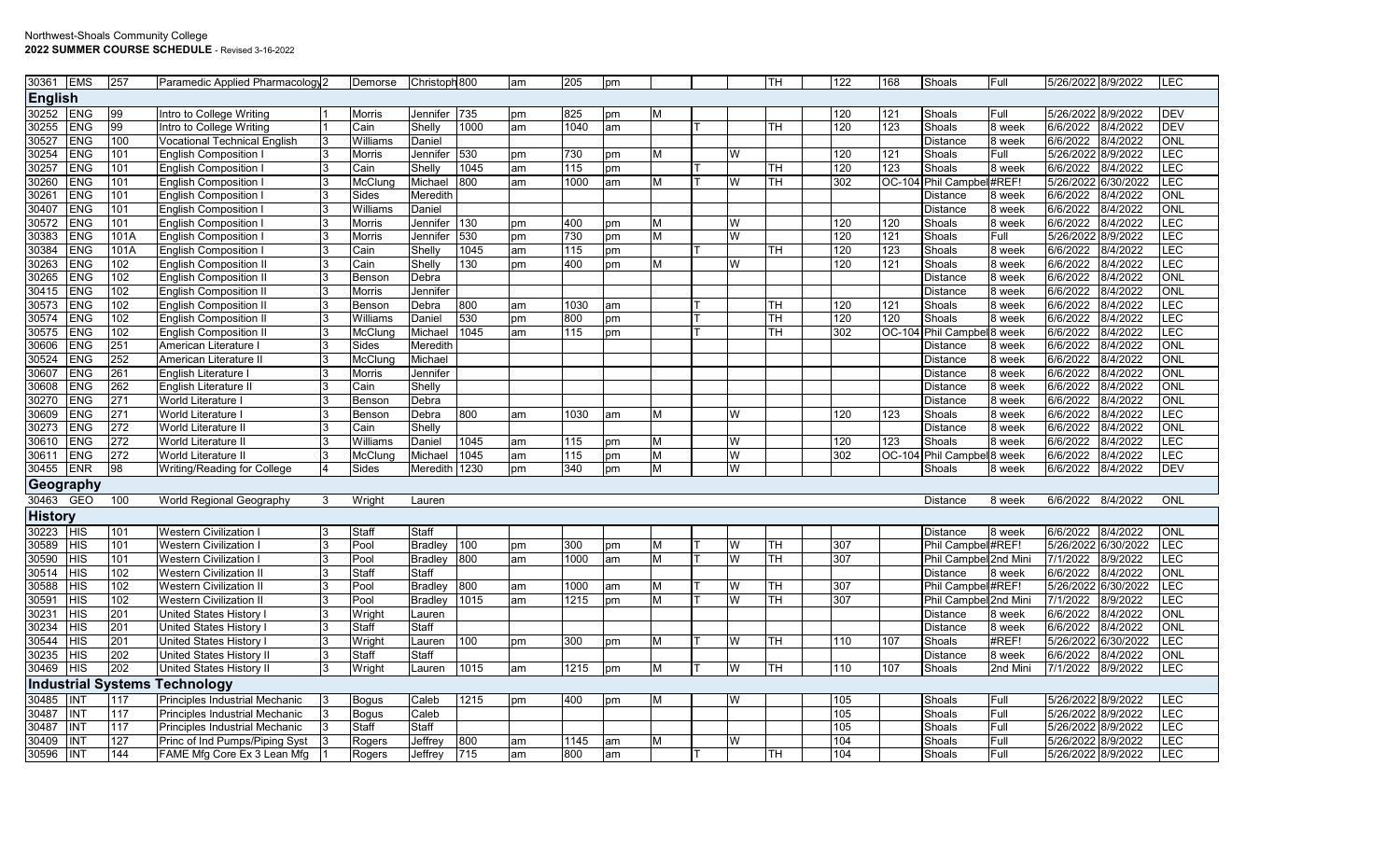| 430<br>LEC<br>30320<br>207<br>М<br>W<br>5/26/2022 8/9/2022<br>INT<br>Caleb<br>615<br>105<br>Shoals<br>Full<br>Industrial Automatic Controls<br>Bogus<br>pm<br>pm<br>LEC<br><b>INT</b><br>213<br>1215<br>400<br>TН<br>104<br>Full<br>5/26/2022 8/9/2022<br>30317<br>Industrial Motor Cntrl II<br>Jeffrey<br>Shoals<br>Rogers<br>pm<br>pm<br>LEC<br>213<br>800<br>W<br>105<br>5/26/2022 8/9/2022<br>30321<br><b>INT</b><br>Industrial Motor Cntrl II<br>Caleb<br>1145<br>М<br>Shoals<br>Full<br>Bogus<br>lam<br>am<br>LEC<br>280<br>30319<br><b>INT</b><br>Spec Topic - Computer Fundame 3<br>Jeffrey<br>104<br>Shoals<br>Full<br>5/26/2022 8/9/2022<br>Rogers<br>LEC<br>280<br>105<br>5/26/2022 8/9/2022<br>30325<br><b>INT</b><br>Spec Topic - Computer Fundame 3<br>Bogus<br>Caleb<br>Shoals<br>Full<br>LEC<br>291<br>30483<br>INT<br>Jeffrey<br>405<br>105<br>Shoals<br>Full<br>5/26/2022 8/9/2022<br>Coop Education<br>Rogers<br>620<br>TН<br>pm<br>pm<br><b>LEC</b><br>30486<br>INT<br>291<br>1200<br>430<br>TН<br>105<br>Full<br>5/26/2022 8/9/2022<br>Coop Education<br>Bogus<br>Caleb<br>pm<br>Shoals<br>pm<br><b>LEC</b><br>30526<br><b>INT</b><br>291<br>Shoals<br>Full<br>5/26/2022 8/9/2022<br>Coop Education<br>3<br>Caleb<br>Bogus<br><b>Medical Assisting Technology</b><br>30366<br><b>MAT</b><br>101<br><b>Medical Terminology</b><br>McBay<br>Katherine 100<br>W<br>5/26/2022 8/9/2022<br><b>LEC</b><br>315<br>M<br>110<br>106<br>Shoals<br>Full<br>pm<br>pm<br>LEC<br><b>MAT</b><br>121<br>M<br>W<br>108<br>Full<br>5/26/2022 8/9/2022<br>30368<br>Med Admin Procedures II<br>McBay<br>Katherine 800<br>1000<br>110<br>Shoals<br>am<br>am<br>121<br>5/26/2022 8/9/2022<br>LEC<br>30369<br>MAT<br>Med Admin Procedures II<br>McBay<br>Katherine 100<br>300<br>TН<br>110<br>108<br>Shoals<br>Full<br>pm<br>pm<br>LEC<br>30474<br><b>MAT</b><br>200<br>725<br>855<br>TН<br>110<br>106<br>Shoals<br>Full<br>5/26/2022 8/9/2022<br>Mgmt. Office Emergencies<br>Sandy<br>am<br>Fretwell<br>am<br>900<br>LEC<br>30371<br><b>MAT</b><br>211<br><b>Clinical Pro II Med Assistant</b><br>1245<br>TН<br>110<br>108<br>Shoals<br>Full<br>5/26/2022 8/9/2022<br>Peebles<br>Medina<br>am<br>pm<br><b>LEC</b><br><b>MAT</b><br>220<br>100<br>W<br>110<br>108<br>5/26/2022 8/9/2022<br>30374<br><b>Medical Office Insurance</b><br>3<br>Peebles<br>Medina<br>pm<br>300<br>М<br>Shoals<br>Full<br>pm<br>229<br>L3<br>30475<br><b>MAT</b><br><b>Med Assisting Preceptorship</b><br>Medina<br>Shoals<br>Full<br>5/26/2022 8/9/2022<br>3<br>Peebles<br>239<br>30375<br><b>MAT</b><br>Full<br>L3<br>Phlebotomy Preceptorship<br>Medina<br>Shoals<br>5/26/2022 8/9/2022<br>Peebles<br><b>Machine Shop</b><br><b>MSP</b><br>5/26/2022 8/9/2022<br><b>LEC</b><br>30013<br>101<br>Phil Campbel Full<br><b>Basic Machining Technology</b><br>5<br>5/26/2022 8/9/2022<br><b>LEC</b><br><b>MSP</b><br>101<br><b>Basic Machining Technology</b><br>Matthew 730<br>1200<br>W<br>30014<br>5<br>М<br>Shoals<br>Full<br>Johnson<br>lam<br>pm<br><b>LEC</b><br><b>MSP</b><br>101<br>W<br>Full<br>5/26/2022 8/9/2022<br>30014<br>Basic Machining Technology<br>Matthew 1230<br>245<br>М<br>Shoals<br>5<br>Johnson<br>pm<br>pm<br><b>MSP</b><br>102<br>5/26/2022 8/9/2022<br><b>LEC</b><br>30408<br>Matthew 1230<br>245<br>TН<br>Full<br>Intermediate Machining Tech<br>Johnson<br>pm<br>Shoals<br>5<br>pm<br>LEC<br><b>MSP</b><br>102<br>Matthew 730<br>1200<br>TН<br>Full<br>5/26/2022 8/9/2022<br>30408<br>Intermediate Machining Tech<br>Johnson<br>Shoals<br>am<br>111<br>pm<br>MSP<br>105<br>TН<br>5/26/2022 8/9/2022<br>LEC<br>30528<br>Matthew 800<br>Shoals<br>Full<br>Johnson<br>lam<br>1145<br>Lathes<br>am<br><b>MSP</b><br>112<br>LEC<br>30577<br>Basic Comp Numeric Ctrl Turn<br>Phil Campbel Full<br>5/26/2022 8/9/2022<br>LEC<br>MSP<br>112<br>5/26/2022 8/9/2022<br>30616<br>Basic Comp Numeric Ctrl Turn<br>David<br>400<br>915<br>W<br>111<br>Shoals<br>Full<br>Berrens<br>pm<br>pm<br><b>MSP</b><br>121<br>LEC<br>30026<br><b>Basic Blueprint Rdg Machinist</b><br>Matthew 250<br>400<br>W<br>TН<br>111<br>Shoals<br>Full<br>5/26/2022 8/9/2022<br>Johnson<br>pm<br>pm<br>М<br><b>MSP</b><br>LEC<br>131<br>Phil Campbel Full<br>5/26/2022 8/9/2022<br>30023<br>Introduction to Metrology<br><b>MSP</b><br>LEC<br>30024<br>131<br>TH.<br>5/26/2022 8/9/2022<br>Introduction to Metrology<br>Matthew 1035<br>1205<br>W<br>111<br>Shoals<br>Full<br>Johnson<br>lam<br>pm<br>М<br><b>MSP</b><br>LEC<br>131<br>5/26/2022 8/9/2022<br>30025<br>Introduction to Metrology<br>Shoals<br>Full<br>LEC<br><b>MSP</b><br>135<br>Phil Campbel Full<br>5/26/2022 8/9/2022<br>30028<br>Millwright Work<br>LEC<br><b>MSP</b><br>135<br>5/26/2022 8/9/2022<br>30029<br><b>Millwright Work</b><br>Matthew 100<br>400<br>W<br>TH<br>111<br>Shoals<br>Full<br>Johnson<br>M<br>pm<br>pm<br>142<br><b>LEC</b><br>30020<br><b>MSP</b><br>Advanced Machining Calculation 2<br>Matthew 730<br>1030<br>W<br>Full<br>5/26/2022 8/9/2022<br>Johnson<br>am<br>am<br>М<br>111<br>Shoals<br>LEC<br><b>MSP</b><br>142<br>Phil Campbel Full<br>5/26/2022 8/9/2022<br>30021<br>Advanced Machining Calculation 2<br><b>MSP</b><br>5/26/2022 8/9/2022<br>LEC<br>30022<br>142<br>Advanced Machining Calculation 2<br>Shoals<br>Full<br><b>MSP</b><br>5/26/2022 8/9/2022<br>LEC<br>221<br>TH.<br>Shoals<br>Full<br>30017<br><b>Advance Blueprinting</b><br>Matthew 730<br>1030<br>111<br>Johnson<br>am<br>am<br>LEC<br><b>MSP</b><br>221<br>5/26/2022 8/9/2022<br>30018<br><b>Advance Blueprinting</b><br>Phil Campbel Full<br>MSP<br>221<br>LEC<br>30019<br><b>Advance Blueprinting</b><br>$\mathfrak{p}$<br>Shoals<br>Full<br>5/26/2022 8/9/2022<br>LEC<br>MSP<br>291<br>MSP-COOP<br>5/26/2022 8/9/2022<br>30576<br>Matthew<br>111<br>Distance<br>Full<br>Johnson<br><b>Math</b><br>W<br>5/26/2022 8/9/2022<br><b>DEV</b><br>30165<br>MTH<br>98<br>1245<br>127<br>Shoals<br>Full<br><b>Elementary Algebra</b><br>Smith<br>James<br>315<br>М<br>120<br>pm<br>pm<br>MTH<br>98<br>100<br>330<br>M<br>W<br>TН<br>305<br>106<br>Phil Campbel #REF!<br>5/26/2022 6/30/2022<br><b>DEV</b><br>30168<br>Elementary Algebra<br>Sharon<br>Watson<br>pm<br>pm<br>LEC<br><b>MTH</b><br>98<br>Staff<br>Staff<br>115<br>M<br>W<br>305<br>105<br>Phil Campbel Full<br>5/26/2022 8/9/2022<br>30497<br>Elementary Algebra<br>345<br>pm<br>pm<br>900<br>W<br>127<br>#REF!<br>5/26/2022 6/30/2022<br><b>DEV</b><br>30169<br><b>MTH</b><br>99<br>Support for Inter College Alge<br>Smith<br>James<br>1000<br>М<br>120<br>Shoals<br>lam<br>am<br><b>LEC</b><br>30498<br>MTH<br>99<br>1230<br>120<br>TH<br>120<br>127<br>Shoals<br>6/6/2022<br>8/4/2022<br>Support for Inter College Alge<br>Smith<br>James<br>pm<br>8 week<br>pm<br><b>DEV</b><br>1220<br>305<br>105<br>5/26/2022 8/9/2022<br>30584<br>MTH<br>99<br>Watson<br>Sharon<br>110<br>W<br>Phil Campbel Full<br>Support for Inter College Alge<br>pm<br>М<br>pm<br>LEC<br><b>MTH</b><br>100<br>W<br>127<br>#REF!<br>5/26/2022 6/30/2022<br>30171<br>Intermediate College Algebra<br>Smith<br>James<br>1015<br>1215<br>М<br>TН<br>120<br>Shoals<br>am<br>pm<br>$\overline{127}$<br>LEC<br>MTH<br>100<br>Smith<br>James<br>130<br>400<br>TН<br>120<br>Shoals<br>6/6/2022<br>8/4/2022<br>30180<br>Intermediate College Algebra<br>pm<br>8 week<br>pm | 30320 | <b>INT</b> | 207 | <b>Industrial Automatic Controls</b> | Staff  | Staff  | 430 | pm | 615 | pm | М | W |  | 105 | Shoals   | Full   | 5/26/2022 8/9/2022   | LEC        |
|----------------------------------------------------------------------------------------------------------------------------------------------------------------------------------------------------------------------------------------------------------------------------------------------------------------------------------------------------------------------------------------------------------------------------------------------------------------------------------------------------------------------------------------------------------------------------------------------------------------------------------------------------------------------------------------------------------------------------------------------------------------------------------------------------------------------------------------------------------------------------------------------------------------------------------------------------------------------------------------------------------------------------------------------------------------------------------------------------------------------------------------------------------------------------------------------------------------------------------------------------------------------------------------------------------------------------------------------------------------------------------------------------------------------------------------------------------------------------------------------------------------------------------------------------------------------------------------------------------------------------------------------------------------------------------------------------------------------------------------------------------------------------------------------------------------------------------------------------------------------------------------------------------------------------------------------------------------------------------------------------------------------------------------------------------------------------------------------------------------------------------------------------------------------------------------------------------------------------------------------------------------------------------------------------------------------------------------------------------------------------------------------------------------------------------------------------------------------------------------------------------------------------------------------------------------------------------------------------------------------------------------------------------------------------------------------------------------------------------------------------------------------------------------------------------------------------------------------------------------------------------------------------------------------------------------------------------------------------------------------------------------------------------------------------------------------------------------------------------------------------------------------------------------------------------------------------------------------------------------------------------------------------------------------------------------------------------------------------------------------------------------------------------------------------------------------------------------------------------------------------------------------------------------------------------------------------------------------------------------------------------------------------------------------------------------------------------------------------------------------------------------------------------------------------------------------------------------------------------------------------------------------------------------------------------------------------------------------------------------------------------------------------------------------------------------------------------------------------------------------------------------------------------------------------------------------------------------------------------------------------------------------------------------------------------------------------------------------------------------------------------------------------------------------------------------------------------------------------------------------------------------------------------------------------------------------------------------------------------------------------------------------------------------------------------------------------------------------------------------------------------------------------------------------------------------------------------------------------------------------------------------------------------------------------------------------------------------------------------------------------------------------------------------------------------------------------------------------------------------------------------------------------------------------------------------------------------------------------------------------------------------------------------------------------------------------------------------------------------------------------------------------------------------------------------------------------------------------------------------------------------------------------------------------------------------------------------------------------------------------------------------------------------------------------------------------------------------------------------------------------------------------------------------------------------------------------------------------------------------------------------------------------------------------------------------------------------------------------------------------------------------------------------------------------------------------------------------------------------------------------------------------------------------------------------------------------------------------------------------------------------------------------------------------------------------------------------------------------------------------------------------------------------------------------------------------------------------------------------------------------------------------------------------------------------------------------------------------------------------------------------------------------------------------------------------------------------------------------------------------------------------------------------------------------------------------------------------------------------------------------------------------------------------------------------------------------------------------------------------------------------------------------------------------------------------------------------------------------------------------------------------------------------------------------------------------------------------------------------------------------------------------------------------------------------------------------------------------------|-------|------------|-----|--------------------------------------|--------|--------|-----|----|-----|----|---|---|--|-----|----------|--------|----------------------|------------|
|                                                                                                                                                                                                                                                                                                                                                                                                                                                                                                                                                                                                                                                                                                                                                                                                                                                                                                                                                                                                                                                                                                                                                                                                                                                                                                                                                                                                                                                                                                                                                                                                                                                                                                                                                                                                                                                                                                                                                                                                                                                                                                                                                                                                                                                                                                                                                                                                                                                                                                                                                                                                                                                                                                                                                                                                                                                                                                                                                                                                                                                                                                                                                                                                                                                                                                                                                                                                                                                                                                                                                                                                                                                                                                                                                                                                                                                                                                                                                                                                                                                                                                                                                                                                                                                                                                                                                                                                                                                                                                                                                                                                                                                                                                                                                                                                                                                                                                                                                                                                                                                                                                                                                                                                                                                                                                                                                                                                                                                                                                                                                                                                                                                                                                                                                                                                                                                                                                                                                                                                                                                                                                                                                                                                                                                                                                                                                                                                                                                                                                                                                                                                                                                                                                                                                                                                                                                                                                                                                                                                                                                                                                                                                                                                                                                                                                                                                    |       |            |     |                                      |        |        |     |    |     |    |   |   |  |     |          |        |                      |            |
|                                                                                                                                                                                                                                                                                                                                                                                                                                                                                                                                                                                                                                                                                                                                                                                                                                                                                                                                                                                                                                                                                                                                                                                                                                                                                                                                                                                                                                                                                                                                                                                                                                                                                                                                                                                                                                                                                                                                                                                                                                                                                                                                                                                                                                                                                                                                                                                                                                                                                                                                                                                                                                                                                                                                                                                                                                                                                                                                                                                                                                                                                                                                                                                                                                                                                                                                                                                                                                                                                                                                                                                                                                                                                                                                                                                                                                                                                                                                                                                                                                                                                                                                                                                                                                                                                                                                                                                                                                                                                                                                                                                                                                                                                                                                                                                                                                                                                                                                                                                                                                                                                                                                                                                                                                                                                                                                                                                                                                                                                                                                                                                                                                                                                                                                                                                                                                                                                                                                                                                                                                                                                                                                                                                                                                                                                                                                                                                                                                                                                                                                                                                                                                                                                                                                                                                                                                                                                                                                                                                                                                                                                                                                                                                                                                                                                                                                                    |       |            |     |                                      |        |        |     |    |     |    |   |   |  |     |          |        |                      |            |
|                                                                                                                                                                                                                                                                                                                                                                                                                                                                                                                                                                                                                                                                                                                                                                                                                                                                                                                                                                                                                                                                                                                                                                                                                                                                                                                                                                                                                                                                                                                                                                                                                                                                                                                                                                                                                                                                                                                                                                                                                                                                                                                                                                                                                                                                                                                                                                                                                                                                                                                                                                                                                                                                                                                                                                                                                                                                                                                                                                                                                                                                                                                                                                                                                                                                                                                                                                                                                                                                                                                                                                                                                                                                                                                                                                                                                                                                                                                                                                                                                                                                                                                                                                                                                                                                                                                                                                                                                                                                                                                                                                                                                                                                                                                                                                                                                                                                                                                                                                                                                                                                                                                                                                                                                                                                                                                                                                                                                                                                                                                                                                                                                                                                                                                                                                                                                                                                                                                                                                                                                                                                                                                                                                                                                                                                                                                                                                                                                                                                                                                                                                                                                                                                                                                                                                                                                                                                                                                                                                                                                                                                                                                                                                                                                                                                                                                                                    |       |            |     |                                      |        |        |     |    |     |    |   |   |  |     |          |        |                      |            |
|                                                                                                                                                                                                                                                                                                                                                                                                                                                                                                                                                                                                                                                                                                                                                                                                                                                                                                                                                                                                                                                                                                                                                                                                                                                                                                                                                                                                                                                                                                                                                                                                                                                                                                                                                                                                                                                                                                                                                                                                                                                                                                                                                                                                                                                                                                                                                                                                                                                                                                                                                                                                                                                                                                                                                                                                                                                                                                                                                                                                                                                                                                                                                                                                                                                                                                                                                                                                                                                                                                                                                                                                                                                                                                                                                                                                                                                                                                                                                                                                                                                                                                                                                                                                                                                                                                                                                                                                                                                                                                                                                                                                                                                                                                                                                                                                                                                                                                                                                                                                                                                                                                                                                                                                                                                                                                                                                                                                                                                                                                                                                                                                                                                                                                                                                                                                                                                                                                                                                                                                                                                                                                                                                                                                                                                                                                                                                                                                                                                                                                                                                                                                                                                                                                                                                                                                                                                                                                                                                                                                                                                                                                                                                                                                                                                                                                                                                    |       |            |     |                                      |        |        |     |    |     |    |   |   |  |     |          |        |                      |            |
|                                                                                                                                                                                                                                                                                                                                                                                                                                                                                                                                                                                                                                                                                                                                                                                                                                                                                                                                                                                                                                                                                                                                                                                                                                                                                                                                                                                                                                                                                                                                                                                                                                                                                                                                                                                                                                                                                                                                                                                                                                                                                                                                                                                                                                                                                                                                                                                                                                                                                                                                                                                                                                                                                                                                                                                                                                                                                                                                                                                                                                                                                                                                                                                                                                                                                                                                                                                                                                                                                                                                                                                                                                                                                                                                                                                                                                                                                                                                                                                                                                                                                                                                                                                                                                                                                                                                                                                                                                                                                                                                                                                                                                                                                                                                                                                                                                                                                                                                                                                                                                                                                                                                                                                                                                                                                                                                                                                                                                                                                                                                                                                                                                                                                                                                                                                                                                                                                                                                                                                                                                                                                                                                                                                                                                                                                                                                                                                                                                                                                                                                                                                                                                                                                                                                                                                                                                                                                                                                                                                                                                                                                                                                                                                                                                                                                                                                                    |       |            |     |                                      |        |        |     |    |     |    |   |   |  |     |          |        |                      |            |
|                                                                                                                                                                                                                                                                                                                                                                                                                                                                                                                                                                                                                                                                                                                                                                                                                                                                                                                                                                                                                                                                                                                                                                                                                                                                                                                                                                                                                                                                                                                                                                                                                                                                                                                                                                                                                                                                                                                                                                                                                                                                                                                                                                                                                                                                                                                                                                                                                                                                                                                                                                                                                                                                                                                                                                                                                                                                                                                                                                                                                                                                                                                                                                                                                                                                                                                                                                                                                                                                                                                                                                                                                                                                                                                                                                                                                                                                                                                                                                                                                                                                                                                                                                                                                                                                                                                                                                                                                                                                                                                                                                                                                                                                                                                                                                                                                                                                                                                                                                                                                                                                                                                                                                                                                                                                                                                                                                                                                                                                                                                                                                                                                                                                                                                                                                                                                                                                                                                                                                                                                                                                                                                                                                                                                                                                                                                                                                                                                                                                                                                                                                                                                                                                                                                                                                                                                                                                                                                                                                                                                                                                                                                                                                                                                                                                                                                                                    |       |            |     |                                      |        |        |     |    |     |    |   |   |  |     |          |        |                      |            |
|                                                                                                                                                                                                                                                                                                                                                                                                                                                                                                                                                                                                                                                                                                                                                                                                                                                                                                                                                                                                                                                                                                                                                                                                                                                                                                                                                                                                                                                                                                                                                                                                                                                                                                                                                                                                                                                                                                                                                                                                                                                                                                                                                                                                                                                                                                                                                                                                                                                                                                                                                                                                                                                                                                                                                                                                                                                                                                                                                                                                                                                                                                                                                                                                                                                                                                                                                                                                                                                                                                                                                                                                                                                                                                                                                                                                                                                                                                                                                                                                                                                                                                                                                                                                                                                                                                                                                                                                                                                                                                                                                                                                                                                                                                                                                                                                                                                                                                                                                                                                                                                                                                                                                                                                                                                                                                                                                                                                                                                                                                                                                                                                                                                                                                                                                                                                                                                                                                                                                                                                                                                                                                                                                                                                                                                                                                                                                                                                                                                                                                                                                                                                                                                                                                                                                                                                                                                                                                                                                                                                                                                                                                                                                                                                                                                                                                                                                    |       |            |     |                                      |        |        |     |    |     |    |   |   |  |     |          |        |                      |            |
|                                                                                                                                                                                                                                                                                                                                                                                                                                                                                                                                                                                                                                                                                                                                                                                                                                                                                                                                                                                                                                                                                                                                                                                                                                                                                                                                                                                                                                                                                                                                                                                                                                                                                                                                                                                                                                                                                                                                                                                                                                                                                                                                                                                                                                                                                                                                                                                                                                                                                                                                                                                                                                                                                                                                                                                                                                                                                                                                                                                                                                                                                                                                                                                                                                                                                                                                                                                                                                                                                                                                                                                                                                                                                                                                                                                                                                                                                                                                                                                                                                                                                                                                                                                                                                                                                                                                                                                                                                                                                                                                                                                                                                                                                                                                                                                                                                                                                                                                                                                                                                                                                                                                                                                                                                                                                                                                                                                                                                                                                                                                                                                                                                                                                                                                                                                                                                                                                                                                                                                                                                                                                                                                                                                                                                                                                                                                                                                                                                                                                                                                                                                                                                                                                                                                                                                                                                                                                                                                                                                                                                                                                                                                                                                                                                                                                                                                                    |       |            |     |                                      |        |        |     |    |     |    |   |   |  |     |          |        |                      |            |
|                                                                                                                                                                                                                                                                                                                                                                                                                                                                                                                                                                                                                                                                                                                                                                                                                                                                                                                                                                                                                                                                                                                                                                                                                                                                                                                                                                                                                                                                                                                                                                                                                                                                                                                                                                                                                                                                                                                                                                                                                                                                                                                                                                                                                                                                                                                                                                                                                                                                                                                                                                                                                                                                                                                                                                                                                                                                                                                                                                                                                                                                                                                                                                                                                                                                                                                                                                                                                                                                                                                                                                                                                                                                                                                                                                                                                                                                                                                                                                                                                                                                                                                                                                                                                                                                                                                                                                                                                                                                                                                                                                                                                                                                                                                                                                                                                                                                                                                                                                                                                                                                                                                                                                                                                                                                                                                                                                                                                                                                                                                                                                                                                                                                                                                                                                                                                                                                                                                                                                                                                                                                                                                                                                                                                                                                                                                                                                                                                                                                                                                                                                                                                                                                                                                                                                                                                                                                                                                                                                                                                                                                                                                                                                                                                                                                                                                                                    |       |            |     |                                      |        |        |     |    |     |    |   |   |  |     |          |        |                      |            |
|                                                                                                                                                                                                                                                                                                                                                                                                                                                                                                                                                                                                                                                                                                                                                                                                                                                                                                                                                                                                                                                                                                                                                                                                                                                                                                                                                                                                                                                                                                                                                                                                                                                                                                                                                                                                                                                                                                                                                                                                                                                                                                                                                                                                                                                                                                                                                                                                                                                                                                                                                                                                                                                                                                                                                                                                                                                                                                                                                                                                                                                                                                                                                                                                                                                                                                                                                                                                                                                                                                                                                                                                                                                                                                                                                                                                                                                                                                                                                                                                                                                                                                                                                                                                                                                                                                                                                                                                                                                                                                                                                                                                                                                                                                                                                                                                                                                                                                                                                                                                                                                                                                                                                                                                                                                                                                                                                                                                                                                                                                                                                                                                                                                                                                                                                                                                                                                                                                                                                                                                                                                                                                                                                                                                                                                                                                                                                                                                                                                                                                                                                                                                                                                                                                                                                                                                                                                                                                                                                                                                                                                                                                                                                                                                                                                                                                                                                    |       |            |     |                                      |        |        |     |    |     |    |   |   |  |     |          |        |                      |            |
|                                                                                                                                                                                                                                                                                                                                                                                                                                                                                                                                                                                                                                                                                                                                                                                                                                                                                                                                                                                                                                                                                                                                                                                                                                                                                                                                                                                                                                                                                                                                                                                                                                                                                                                                                                                                                                                                                                                                                                                                                                                                                                                                                                                                                                                                                                                                                                                                                                                                                                                                                                                                                                                                                                                                                                                                                                                                                                                                                                                                                                                                                                                                                                                                                                                                                                                                                                                                                                                                                                                                                                                                                                                                                                                                                                                                                                                                                                                                                                                                                                                                                                                                                                                                                                                                                                                                                                                                                                                                                                                                                                                                                                                                                                                                                                                                                                                                                                                                                                                                                                                                                                                                                                                                                                                                                                                                                                                                                                                                                                                                                                                                                                                                                                                                                                                                                                                                                                                                                                                                                                                                                                                                                                                                                                                                                                                                                                                                                                                                                                                                                                                                                                                                                                                                                                                                                                                                                                                                                                                                                                                                                                                                                                                                                                                                                                                                                    |       |            |     |                                      |        |        |     |    |     |    |   |   |  |     |          |        |                      |            |
|                                                                                                                                                                                                                                                                                                                                                                                                                                                                                                                                                                                                                                                                                                                                                                                                                                                                                                                                                                                                                                                                                                                                                                                                                                                                                                                                                                                                                                                                                                                                                                                                                                                                                                                                                                                                                                                                                                                                                                                                                                                                                                                                                                                                                                                                                                                                                                                                                                                                                                                                                                                                                                                                                                                                                                                                                                                                                                                                                                                                                                                                                                                                                                                                                                                                                                                                                                                                                                                                                                                                                                                                                                                                                                                                                                                                                                                                                                                                                                                                                                                                                                                                                                                                                                                                                                                                                                                                                                                                                                                                                                                                                                                                                                                                                                                                                                                                                                                                                                                                                                                                                                                                                                                                                                                                                                                                                                                                                                                                                                                                                                                                                                                                                                                                                                                                                                                                                                                                                                                                                                                                                                                                                                                                                                                                                                                                                                                                                                                                                                                                                                                                                                                                                                                                                                                                                                                                                                                                                                                                                                                                                                                                                                                                                                                                                                                                                    |       |            |     |                                      |        |        |     |    |     |    |   |   |  |     |          |        |                      |            |
|                                                                                                                                                                                                                                                                                                                                                                                                                                                                                                                                                                                                                                                                                                                                                                                                                                                                                                                                                                                                                                                                                                                                                                                                                                                                                                                                                                                                                                                                                                                                                                                                                                                                                                                                                                                                                                                                                                                                                                                                                                                                                                                                                                                                                                                                                                                                                                                                                                                                                                                                                                                                                                                                                                                                                                                                                                                                                                                                                                                                                                                                                                                                                                                                                                                                                                                                                                                                                                                                                                                                                                                                                                                                                                                                                                                                                                                                                                                                                                                                                                                                                                                                                                                                                                                                                                                                                                                                                                                                                                                                                                                                                                                                                                                                                                                                                                                                                                                                                                                                                                                                                                                                                                                                                                                                                                                                                                                                                                                                                                                                                                                                                                                                                                                                                                                                                                                                                                                                                                                                                                                                                                                                                                                                                                                                                                                                                                                                                                                                                                                                                                                                                                                                                                                                                                                                                                                                                                                                                                                                                                                                                                                                                                                                                                                                                                                                                    |       |            |     |                                      |        |        |     |    |     |    |   |   |  |     |          |        |                      |            |
|                                                                                                                                                                                                                                                                                                                                                                                                                                                                                                                                                                                                                                                                                                                                                                                                                                                                                                                                                                                                                                                                                                                                                                                                                                                                                                                                                                                                                                                                                                                                                                                                                                                                                                                                                                                                                                                                                                                                                                                                                                                                                                                                                                                                                                                                                                                                                                                                                                                                                                                                                                                                                                                                                                                                                                                                                                                                                                                                                                                                                                                                                                                                                                                                                                                                                                                                                                                                                                                                                                                                                                                                                                                                                                                                                                                                                                                                                                                                                                                                                                                                                                                                                                                                                                                                                                                                                                                                                                                                                                                                                                                                                                                                                                                                                                                                                                                                                                                                                                                                                                                                                                                                                                                                                                                                                                                                                                                                                                                                                                                                                                                                                                                                                                                                                                                                                                                                                                                                                                                                                                                                                                                                                                                                                                                                                                                                                                                                                                                                                                                                                                                                                                                                                                                                                                                                                                                                                                                                                                                                                                                                                                                                                                                                                                                                                                                                                    |       |            |     |                                      |        |        |     |    |     |    |   |   |  |     |          |        |                      |            |
|                                                                                                                                                                                                                                                                                                                                                                                                                                                                                                                                                                                                                                                                                                                                                                                                                                                                                                                                                                                                                                                                                                                                                                                                                                                                                                                                                                                                                                                                                                                                                                                                                                                                                                                                                                                                                                                                                                                                                                                                                                                                                                                                                                                                                                                                                                                                                                                                                                                                                                                                                                                                                                                                                                                                                                                                                                                                                                                                                                                                                                                                                                                                                                                                                                                                                                                                                                                                                                                                                                                                                                                                                                                                                                                                                                                                                                                                                                                                                                                                                                                                                                                                                                                                                                                                                                                                                                                                                                                                                                                                                                                                                                                                                                                                                                                                                                                                                                                                                                                                                                                                                                                                                                                                                                                                                                                                                                                                                                                                                                                                                                                                                                                                                                                                                                                                                                                                                                                                                                                                                                                                                                                                                                                                                                                                                                                                                                                                                                                                                                                                                                                                                                                                                                                                                                                                                                                                                                                                                                                                                                                                                                                                                                                                                                                                                                                                                    |       |            |     |                                      |        |        |     |    |     |    |   |   |  |     |          |        |                      |            |
|                                                                                                                                                                                                                                                                                                                                                                                                                                                                                                                                                                                                                                                                                                                                                                                                                                                                                                                                                                                                                                                                                                                                                                                                                                                                                                                                                                                                                                                                                                                                                                                                                                                                                                                                                                                                                                                                                                                                                                                                                                                                                                                                                                                                                                                                                                                                                                                                                                                                                                                                                                                                                                                                                                                                                                                                                                                                                                                                                                                                                                                                                                                                                                                                                                                                                                                                                                                                                                                                                                                                                                                                                                                                                                                                                                                                                                                                                                                                                                                                                                                                                                                                                                                                                                                                                                                                                                                                                                                                                                                                                                                                                                                                                                                                                                                                                                                                                                                                                                                                                                                                                                                                                                                                                                                                                                                                                                                                                                                                                                                                                                                                                                                                                                                                                                                                                                                                                                                                                                                                                                                                                                                                                                                                                                                                                                                                                                                                                                                                                                                                                                                                                                                                                                                                                                                                                                                                                                                                                                                                                                                                                                                                                                                                                                                                                                                                                    |       |            |     |                                      |        |        |     |    |     |    |   |   |  |     |          |        |                      |            |
|                                                                                                                                                                                                                                                                                                                                                                                                                                                                                                                                                                                                                                                                                                                                                                                                                                                                                                                                                                                                                                                                                                                                                                                                                                                                                                                                                                                                                                                                                                                                                                                                                                                                                                                                                                                                                                                                                                                                                                                                                                                                                                                                                                                                                                                                                                                                                                                                                                                                                                                                                                                                                                                                                                                                                                                                                                                                                                                                                                                                                                                                                                                                                                                                                                                                                                                                                                                                                                                                                                                                                                                                                                                                                                                                                                                                                                                                                                                                                                                                                                                                                                                                                                                                                                                                                                                                                                                                                                                                                                                                                                                                                                                                                                                                                                                                                                                                                                                                                                                                                                                                                                                                                                                                                                                                                                                                                                                                                                                                                                                                                                                                                                                                                                                                                                                                                                                                                                                                                                                                                                                                                                                                                                                                                                                                                                                                                                                                                                                                                                                                                                                                                                                                                                                                                                                                                                                                                                                                                                                                                                                                                                                                                                                                                                                                                                                                                    |       |            |     |                                      |        |        |     |    |     |    |   |   |  |     |          |        |                      |            |
|                                                                                                                                                                                                                                                                                                                                                                                                                                                                                                                                                                                                                                                                                                                                                                                                                                                                                                                                                                                                                                                                                                                                                                                                                                                                                                                                                                                                                                                                                                                                                                                                                                                                                                                                                                                                                                                                                                                                                                                                                                                                                                                                                                                                                                                                                                                                                                                                                                                                                                                                                                                                                                                                                                                                                                                                                                                                                                                                                                                                                                                                                                                                                                                                                                                                                                                                                                                                                                                                                                                                                                                                                                                                                                                                                                                                                                                                                                                                                                                                                                                                                                                                                                                                                                                                                                                                                                                                                                                                                                                                                                                                                                                                                                                                                                                                                                                                                                                                                                                                                                                                                                                                                                                                                                                                                                                                                                                                                                                                                                                                                                                                                                                                                                                                                                                                                                                                                                                                                                                                                                                                                                                                                                                                                                                                                                                                                                                                                                                                                                                                                                                                                                                                                                                                                                                                                                                                                                                                                                                                                                                                                                                                                                                                                                                                                                                                                    |       |            |     |                                      |        |        |     |    |     |    |   |   |  |     |          |        |                      |            |
|                                                                                                                                                                                                                                                                                                                                                                                                                                                                                                                                                                                                                                                                                                                                                                                                                                                                                                                                                                                                                                                                                                                                                                                                                                                                                                                                                                                                                                                                                                                                                                                                                                                                                                                                                                                                                                                                                                                                                                                                                                                                                                                                                                                                                                                                                                                                                                                                                                                                                                                                                                                                                                                                                                                                                                                                                                                                                                                                                                                                                                                                                                                                                                                                                                                                                                                                                                                                                                                                                                                                                                                                                                                                                                                                                                                                                                                                                                                                                                                                                                                                                                                                                                                                                                                                                                                                                                                                                                                                                                                                                                                                                                                                                                                                                                                                                                                                                                                                                                                                                                                                                                                                                                                                                                                                                                                                                                                                                                                                                                                                                                                                                                                                                                                                                                                                                                                                                                                                                                                                                                                                                                                                                                                                                                                                                                                                                                                                                                                                                                                                                                                                                                                                                                                                                                                                                                                                                                                                                                                                                                                                                                                                                                                                                                                                                                                                                    |       |            |     |                                      |        |        |     |    |     |    |   |   |  |     |          |        |                      |            |
|                                                                                                                                                                                                                                                                                                                                                                                                                                                                                                                                                                                                                                                                                                                                                                                                                                                                                                                                                                                                                                                                                                                                                                                                                                                                                                                                                                                                                                                                                                                                                                                                                                                                                                                                                                                                                                                                                                                                                                                                                                                                                                                                                                                                                                                                                                                                                                                                                                                                                                                                                                                                                                                                                                                                                                                                                                                                                                                                                                                                                                                                                                                                                                                                                                                                                                                                                                                                                                                                                                                                                                                                                                                                                                                                                                                                                                                                                                                                                                                                                                                                                                                                                                                                                                                                                                                                                                                                                                                                                                                                                                                                                                                                                                                                                                                                                                                                                                                                                                                                                                                                                                                                                                                                                                                                                                                                                                                                                                                                                                                                                                                                                                                                                                                                                                                                                                                                                                                                                                                                                                                                                                                                                                                                                                                                                                                                                                                                                                                                                                                                                                                                                                                                                                                                                                                                                                                                                                                                                                                                                                                                                                                                                                                                                                                                                                                                                    |       |            |     |                                      |        |        |     |    |     |    |   |   |  |     |          |        |                      |            |
|                                                                                                                                                                                                                                                                                                                                                                                                                                                                                                                                                                                                                                                                                                                                                                                                                                                                                                                                                                                                                                                                                                                                                                                                                                                                                                                                                                                                                                                                                                                                                                                                                                                                                                                                                                                                                                                                                                                                                                                                                                                                                                                                                                                                                                                                                                                                                                                                                                                                                                                                                                                                                                                                                                                                                                                                                                                                                                                                                                                                                                                                                                                                                                                                                                                                                                                                                                                                                                                                                                                                                                                                                                                                                                                                                                                                                                                                                                                                                                                                                                                                                                                                                                                                                                                                                                                                                                                                                                                                                                                                                                                                                                                                                                                                                                                                                                                                                                                                                                                                                                                                                                                                                                                                                                                                                                                                                                                                                                                                                                                                                                                                                                                                                                                                                                                                                                                                                                                                                                                                                                                                                                                                                                                                                                                                                                                                                                                                                                                                                                                                                                                                                                                                                                                                                                                                                                                                                                                                                                                                                                                                                                                                                                                                                                                                                                                                                    |       |            |     |                                      |        |        |     |    |     |    |   |   |  |     |          |        |                      |            |
|                                                                                                                                                                                                                                                                                                                                                                                                                                                                                                                                                                                                                                                                                                                                                                                                                                                                                                                                                                                                                                                                                                                                                                                                                                                                                                                                                                                                                                                                                                                                                                                                                                                                                                                                                                                                                                                                                                                                                                                                                                                                                                                                                                                                                                                                                                                                                                                                                                                                                                                                                                                                                                                                                                                                                                                                                                                                                                                                                                                                                                                                                                                                                                                                                                                                                                                                                                                                                                                                                                                                                                                                                                                                                                                                                                                                                                                                                                                                                                                                                                                                                                                                                                                                                                                                                                                                                                                                                                                                                                                                                                                                                                                                                                                                                                                                                                                                                                                                                                                                                                                                                                                                                                                                                                                                                                                                                                                                                                                                                                                                                                                                                                                                                                                                                                                                                                                                                                                                                                                                                                                                                                                                                                                                                                                                                                                                                                                                                                                                                                                                                                                                                                                                                                                                                                                                                                                                                                                                                                                                                                                                                                                                                                                                                                                                                                                                                    |       |            |     |                                      |        |        |     |    |     |    |   |   |  |     |          |        |                      |            |
|                                                                                                                                                                                                                                                                                                                                                                                                                                                                                                                                                                                                                                                                                                                                                                                                                                                                                                                                                                                                                                                                                                                                                                                                                                                                                                                                                                                                                                                                                                                                                                                                                                                                                                                                                                                                                                                                                                                                                                                                                                                                                                                                                                                                                                                                                                                                                                                                                                                                                                                                                                                                                                                                                                                                                                                                                                                                                                                                                                                                                                                                                                                                                                                                                                                                                                                                                                                                                                                                                                                                                                                                                                                                                                                                                                                                                                                                                                                                                                                                                                                                                                                                                                                                                                                                                                                                                                                                                                                                                                                                                                                                                                                                                                                                                                                                                                                                                                                                                                                                                                                                                                                                                                                                                                                                                                                                                                                                                                                                                                                                                                                                                                                                                                                                                                                                                                                                                                                                                                                                                                                                                                                                                                                                                                                                                                                                                                                                                                                                                                                                                                                                                                                                                                                                                                                                                                                                                                                                                                                                                                                                                                                                                                                                                                                                                                                                                    |       |            |     |                                      |        |        |     |    |     |    |   |   |  |     |          |        |                      |            |
|                                                                                                                                                                                                                                                                                                                                                                                                                                                                                                                                                                                                                                                                                                                                                                                                                                                                                                                                                                                                                                                                                                                                                                                                                                                                                                                                                                                                                                                                                                                                                                                                                                                                                                                                                                                                                                                                                                                                                                                                                                                                                                                                                                                                                                                                                                                                                                                                                                                                                                                                                                                                                                                                                                                                                                                                                                                                                                                                                                                                                                                                                                                                                                                                                                                                                                                                                                                                                                                                                                                                                                                                                                                                                                                                                                                                                                                                                                                                                                                                                                                                                                                                                                                                                                                                                                                                                                                                                                                                                                                                                                                                                                                                                                                                                                                                                                                                                                                                                                                                                                                                                                                                                                                                                                                                                                                                                                                                                                                                                                                                                                                                                                                                                                                                                                                                                                                                                                                                                                                                                                                                                                                                                                                                                                                                                                                                                                                                                                                                                                                                                                                                                                                                                                                                                                                                                                                                                                                                                                                                                                                                                                                                                                                                                                                                                                                                                    |       |            |     |                                      |        |        |     |    |     |    |   |   |  |     |          |        |                      |            |
|                                                                                                                                                                                                                                                                                                                                                                                                                                                                                                                                                                                                                                                                                                                                                                                                                                                                                                                                                                                                                                                                                                                                                                                                                                                                                                                                                                                                                                                                                                                                                                                                                                                                                                                                                                                                                                                                                                                                                                                                                                                                                                                                                                                                                                                                                                                                                                                                                                                                                                                                                                                                                                                                                                                                                                                                                                                                                                                                                                                                                                                                                                                                                                                                                                                                                                                                                                                                                                                                                                                                                                                                                                                                                                                                                                                                                                                                                                                                                                                                                                                                                                                                                                                                                                                                                                                                                                                                                                                                                                                                                                                                                                                                                                                                                                                                                                                                                                                                                                                                                                                                                                                                                                                                                                                                                                                                                                                                                                                                                                                                                                                                                                                                                                                                                                                                                                                                                                                                                                                                                                                                                                                                                                                                                                                                                                                                                                                                                                                                                                                                                                                                                                                                                                                                                                                                                                                                                                                                                                                                                                                                                                                                                                                                                                                                                                                                                    |       |            |     |                                      |        |        |     |    |     |    |   |   |  |     |          |        |                      |            |
|                                                                                                                                                                                                                                                                                                                                                                                                                                                                                                                                                                                                                                                                                                                                                                                                                                                                                                                                                                                                                                                                                                                                                                                                                                                                                                                                                                                                                                                                                                                                                                                                                                                                                                                                                                                                                                                                                                                                                                                                                                                                                                                                                                                                                                                                                                                                                                                                                                                                                                                                                                                                                                                                                                                                                                                                                                                                                                                                                                                                                                                                                                                                                                                                                                                                                                                                                                                                                                                                                                                                                                                                                                                                                                                                                                                                                                                                                                                                                                                                                                                                                                                                                                                                                                                                                                                                                                                                                                                                                                                                                                                                                                                                                                                                                                                                                                                                                                                                                                                                                                                                                                                                                                                                                                                                                                                                                                                                                                                                                                                                                                                                                                                                                                                                                                                                                                                                                                                                                                                                                                                                                                                                                                                                                                                                                                                                                                                                                                                                                                                                                                                                                                                                                                                                                                                                                                                                                                                                                                                                                                                                                                                                                                                                                                                                                                                                                    |       |            |     |                                      |        |        |     |    |     |    |   |   |  |     |          |        |                      |            |
|                                                                                                                                                                                                                                                                                                                                                                                                                                                                                                                                                                                                                                                                                                                                                                                                                                                                                                                                                                                                                                                                                                                                                                                                                                                                                                                                                                                                                                                                                                                                                                                                                                                                                                                                                                                                                                                                                                                                                                                                                                                                                                                                                                                                                                                                                                                                                                                                                                                                                                                                                                                                                                                                                                                                                                                                                                                                                                                                                                                                                                                                                                                                                                                                                                                                                                                                                                                                                                                                                                                                                                                                                                                                                                                                                                                                                                                                                                                                                                                                                                                                                                                                                                                                                                                                                                                                                                                                                                                                                                                                                                                                                                                                                                                                                                                                                                                                                                                                                                                                                                                                                                                                                                                                                                                                                                                                                                                                                                                                                                                                                                                                                                                                                                                                                                                                                                                                                                                                                                                                                                                                                                                                                                                                                                                                                                                                                                                                                                                                                                                                                                                                                                                                                                                                                                                                                                                                                                                                                                                                                                                                                                                                                                                                                                                                                                                                                    |       |            |     |                                      |        |        |     |    |     |    |   |   |  |     |          |        |                      |            |
|                                                                                                                                                                                                                                                                                                                                                                                                                                                                                                                                                                                                                                                                                                                                                                                                                                                                                                                                                                                                                                                                                                                                                                                                                                                                                                                                                                                                                                                                                                                                                                                                                                                                                                                                                                                                                                                                                                                                                                                                                                                                                                                                                                                                                                                                                                                                                                                                                                                                                                                                                                                                                                                                                                                                                                                                                                                                                                                                                                                                                                                                                                                                                                                                                                                                                                                                                                                                                                                                                                                                                                                                                                                                                                                                                                                                                                                                                                                                                                                                                                                                                                                                                                                                                                                                                                                                                                                                                                                                                                                                                                                                                                                                                                                                                                                                                                                                                                                                                                                                                                                                                                                                                                                                                                                                                                                                                                                                                                                                                                                                                                                                                                                                                                                                                                                                                                                                                                                                                                                                                                                                                                                                                                                                                                                                                                                                                                                                                                                                                                                                                                                                                                                                                                                                                                                                                                                                                                                                                                                                                                                                                                                                                                                                                                                                                                                                                    |       |            |     |                                      |        |        |     |    |     |    |   |   |  |     |          |        |                      |            |
|                                                                                                                                                                                                                                                                                                                                                                                                                                                                                                                                                                                                                                                                                                                                                                                                                                                                                                                                                                                                                                                                                                                                                                                                                                                                                                                                                                                                                                                                                                                                                                                                                                                                                                                                                                                                                                                                                                                                                                                                                                                                                                                                                                                                                                                                                                                                                                                                                                                                                                                                                                                                                                                                                                                                                                                                                                                                                                                                                                                                                                                                                                                                                                                                                                                                                                                                                                                                                                                                                                                                                                                                                                                                                                                                                                                                                                                                                                                                                                                                                                                                                                                                                                                                                                                                                                                                                                                                                                                                                                                                                                                                                                                                                                                                                                                                                                                                                                                                                                                                                                                                                                                                                                                                                                                                                                                                                                                                                                                                                                                                                                                                                                                                                                                                                                                                                                                                                                                                                                                                                                                                                                                                                                                                                                                                                                                                                                                                                                                                                                                                                                                                                                                                                                                                                                                                                                                                                                                                                                                                                                                                                                                                                                                                                                                                                                                                                    |       |            |     |                                      |        |        |     |    |     |    |   |   |  |     |          |        |                      |            |
|                                                                                                                                                                                                                                                                                                                                                                                                                                                                                                                                                                                                                                                                                                                                                                                                                                                                                                                                                                                                                                                                                                                                                                                                                                                                                                                                                                                                                                                                                                                                                                                                                                                                                                                                                                                                                                                                                                                                                                                                                                                                                                                                                                                                                                                                                                                                                                                                                                                                                                                                                                                                                                                                                                                                                                                                                                                                                                                                                                                                                                                                                                                                                                                                                                                                                                                                                                                                                                                                                                                                                                                                                                                                                                                                                                                                                                                                                                                                                                                                                                                                                                                                                                                                                                                                                                                                                                                                                                                                                                                                                                                                                                                                                                                                                                                                                                                                                                                                                                                                                                                                                                                                                                                                                                                                                                                                                                                                                                                                                                                                                                                                                                                                                                                                                                                                                                                                                                                                                                                                                                                                                                                                                                                                                                                                                                                                                                                                                                                                                                                                                                                                                                                                                                                                                                                                                                                                                                                                                                                                                                                                                                                                                                                                                                                                                                                                                    |       |            |     |                                      |        |        |     |    |     |    |   |   |  |     |          |        |                      |            |
|                                                                                                                                                                                                                                                                                                                                                                                                                                                                                                                                                                                                                                                                                                                                                                                                                                                                                                                                                                                                                                                                                                                                                                                                                                                                                                                                                                                                                                                                                                                                                                                                                                                                                                                                                                                                                                                                                                                                                                                                                                                                                                                                                                                                                                                                                                                                                                                                                                                                                                                                                                                                                                                                                                                                                                                                                                                                                                                                                                                                                                                                                                                                                                                                                                                                                                                                                                                                                                                                                                                                                                                                                                                                                                                                                                                                                                                                                                                                                                                                                                                                                                                                                                                                                                                                                                                                                                                                                                                                                                                                                                                                                                                                                                                                                                                                                                                                                                                                                                                                                                                                                                                                                                                                                                                                                                                                                                                                                                                                                                                                                                                                                                                                                                                                                                                                                                                                                                                                                                                                                                                                                                                                                                                                                                                                                                                                                                                                                                                                                                                                                                                                                                                                                                                                                                                                                                                                                                                                                                                                                                                                                                                                                                                                                                                                                                                                                    |       |            |     |                                      |        |        |     |    |     |    |   |   |  |     |          |        |                      |            |
|                                                                                                                                                                                                                                                                                                                                                                                                                                                                                                                                                                                                                                                                                                                                                                                                                                                                                                                                                                                                                                                                                                                                                                                                                                                                                                                                                                                                                                                                                                                                                                                                                                                                                                                                                                                                                                                                                                                                                                                                                                                                                                                                                                                                                                                                                                                                                                                                                                                                                                                                                                                                                                                                                                                                                                                                                                                                                                                                                                                                                                                                                                                                                                                                                                                                                                                                                                                                                                                                                                                                                                                                                                                                                                                                                                                                                                                                                                                                                                                                                                                                                                                                                                                                                                                                                                                                                                                                                                                                                                                                                                                                                                                                                                                                                                                                                                                                                                                                                                                                                                                                                                                                                                                                                                                                                                                                                                                                                                                                                                                                                                                                                                                                                                                                                                                                                                                                                                                                                                                                                                                                                                                                                                                                                                                                                                                                                                                                                                                                                                                                                                                                                                                                                                                                                                                                                                                                                                                                                                                                                                                                                                                                                                                                                                                                                                                                                    |       |            |     |                                      |        |        |     |    |     |    |   |   |  |     |          |        |                      |            |
|                                                                                                                                                                                                                                                                                                                                                                                                                                                                                                                                                                                                                                                                                                                                                                                                                                                                                                                                                                                                                                                                                                                                                                                                                                                                                                                                                                                                                                                                                                                                                                                                                                                                                                                                                                                                                                                                                                                                                                                                                                                                                                                                                                                                                                                                                                                                                                                                                                                                                                                                                                                                                                                                                                                                                                                                                                                                                                                                                                                                                                                                                                                                                                                                                                                                                                                                                                                                                                                                                                                                                                                                                                                                                                                                                                                                                                                                                                                                                                                                                                                                                                                                                                                                                                                                                                                                                                                                                                                                                                                                                                                                                                                                                                                                                                                                                                                                                                                                                                                                                                                                                                                                                                                                                                                                                                                                                                                                                                                                                                                                                                                                                                                                                                                                                                                                                                                                                                                                                                                                                                                                                                                                                                                                                                                                                                                                                                                                                                                                                                                                                                                                                                                                                                                                                                                                                                                                                                                                                                                                                                                                                                                                                                                                                                                                                                                                                    |       |            |     |                                      |        |        |     |    |     |    |   |   |  |     |          |        |                      |            |
|                                                                                                                                                                                                                                                                                                                                                                                                                                                                                                                                                                                                                                                                                                                                                                                                                                                                                                                                                                                                                                                                                                                                                                                                                                                                                                                                                                                                                                                                                                                                                                                                                                                                                                                                                                                                                                                                                                                                                                                                                                                                                                                                                                                                                                                                                                                                                                                                                                                                                                                                                                                                                                                                                                                                                                                                                                                                                                                                                                                                                                                                                                                                                                                                                                                                                                                                                                                                                                                                                                                                                                                                                                                                                                                                                                                                                                                                                                                                                                                                                                                                                                                                                                                                                                                                                                                                                                                                                                                                                                                                                                                                                                                                                                                                                                                                                                                                                                                                                                                                                                                                                                                                                                                                                                                                                                                                                                                                                                                                                                                                                                                                                                                                                                                                                                                                                                                                                                                                                                                                                                                                                                                                                                                                                                                                                                                                                                                                                                                                                                                                                                                                                                                                                                                                                                                                                                                                                                                                                                                                                                                                                                                                                                                                                                                                                                                                                    |       |            |     |                                      |        |        |     |    |     |    |   |   |  |     |          |        |                      |            |
|                                                                                                                                                                                                                                                                                                                                                                                                                                                                                                                                                                                                                                                                                                                                                                                                                                                                                                                                                                                                                                                                                                                                                                                                                                                                                                                                                                                                                                                                                                                                                                                                                                                                                                                                                                                                                                                                                                                                                                                                                                                                                                                                                                                                                                                                                                                                                                                                                                                                                                                                                                                                                                                                                                                                                                                                                                                                                                                                                                                                                                                                                                                                                                                                                                                                                                                                                                                                                                                                                                                                                                                                                                                                                                                                                                                                                                                                                                                                                                                                                                                                                                                                                                                                                                                                                                                                                                                                                                                                                                                                                                                                                                                                                                                                                                                                                                                                                                                                                                                                                                                                                                                                                                                                                                                                                                                                                                                                                                                                                                                                                                                                                                                                                                                                                                                                                                                                                                                                                                                                                                                                                                                                                                                                                                                                                                                                                                                                                                                                                                                                                                                                                                                                                                                                                                                                                                                                                                                                                                                                                                                                                                                                                                                                                                                                                                                                                    |       |            |     |                                      |        |        |     |    |     |    |   |   |  |     |          |        |                      |            |
|                                                                                                                                                                                                                                                                                                                                                                                                                                                                                                                                                                                                                                                                                                                                                                                                                                                                                                                                                                                                                                                                                                                                                                                                                                                                                                                                                                                                                                                                                                                                                                                                                                                                                                                                                                                                                                                                                                                                                                                                                                                                                                                                                                                                                                                                                                                                                                                                                                                                                                                                                                                                                                                                                                                                                                                                                                                                                                                                                                                                                                                                                                                                                                                                                                                                                                                                                                                                                                                                                                                                                                                                                                                                                                                                                                                                                                                                                                                                                                                                                                                                                                                                                                                                                                                                                                                                                                                                                                                                                                                                                                                                                                                                                                                                                                                                                                                                                                                                                                                                                                                                                                                                                                                                                                                                                                                                                                                                                                                                                                                                                                                                                                                                                                                                                                                                                                                                                                                                                                                                                                                                                                                                                                                                                                                                                                                                                                                                                                                                                                                                                                                                                                                                                                                                                                                                                                                                                                                                                                                                                                                                                                                                                                                                                                                                                                                                                    |       |            |     |                                      |        |        |     |    |     |    |   |   |  |     |          |        |                      |            |
|                                                                                                                                                                                                                                                                                                                                                                                                                                                                                                                                                                                                                                                                                                                                                                                                                                                                                                                                                                                                                                                                                                                                                                                                                                                                                                                                                                                                                                                                                                                                                                                                                                                                                                                                                                                                                                                                                                                                                                                                                                                                                                                                                                                                                                                                                                                                                                                                                                                                                                                                                                                                                                                                                                                                                                                                                                                                                                                                                                                                                                                                                                                                                                                                                                                                                                                                                                                                                                                                                                                                                                                                                                                                                                                                                                                                                                                                                                                                                                                                                                                                                                                                                                                                                                                                                                                                                                                                                                                                                                                                                                                                                                                                                                                                                                                                                                                                                                                                                                                                                                                                                                                                                                                                                                                                                                                                                                                                                                                                                                                                                                                                                                                                                                                                                                                                                                                                                                                                                                                                                                                                                                                                                                                                                                                                                                                                                                                                                                                                                                                                                                                                                                                                                                                                                                                                                                                                                                                                                                                                                                                                                                                                                                                                                                                                                                                                                    |       |            |     |                                      |        |        |     |    |     |    |   |   |  |     |          |        |                      |            |
|                                                                                                                                                                                                                                                                                                                                                                                                                                                                                                                                                                                                                                                                                                                                                                                                                                                                                                                                                                                                                                                                                                                                                                                                                                                                                                                                                                                                                                                                                                                                                                                                                                                                                                                                                                                                                                                                                                                                                                                                                                                                                                                                                                                                                                                                                                                                                                                                                                                                                                                                                                                                                                                                                                                                                                                                                                                                                                                                                                                                                                                                                                                                                                                                                                                                                                                                                                                                                                                                                                                                                                                                                                                                                                                                                                                                                                                                                                                                                                                                                                                                                                                                                                                                                                                                                                                                                                                                                                                                                                                                                                                                                                                                                                                                                                                                                                                                                                                                                                                                                                                                                                                                                                                                                                                                                                                                                                                                                                                                                                                                                                                                                                                                                                                                                                                                                                                                                                                                                                                                                                                                                                                                                                                                                                                                                                                                                                                                                                                                                                                                                                                                                                                                                                                                                                                                                                                                                                                                                                                                                                                                                                                                                                                                                                                                                                                                                    |       |            |     |                                      |        |        |     |    |     |    |   |   |  |     |          |        |                      |            |
|                                                                                                                                                                                                                                                                                                                                                                                                                                                                                                                                                                                                                                                                                                                                                                                                                                                                                                                                                                                                                                                                                                                                                                                                                                                                                                                                                                                                                                                                                                                                                                                                                                                                                                                                                                                                                                                                                                                                                                                                                                                                                                                                                                                                                                                                                                                                                                                                                                                                                                                                                                                                                                                                                                                                                                                                                                                                                                                                                                                                                                                                                                                                                                                                                                                                                                                                                                                                                                                                                                                                                                                                                                                                                                                                                                                                                                                                                                                                                                                                                                                                                                                                                                                                                                                                                                                                                                                                                                                                                                                                                                                                                                                                                                                                                                                                                                                                                                                                                                                                                                                                                                                                                                                                                                                                                                                                                                                                                                                                                                                                                                                                                                                                                                                                                                                                                                                                                                                                                                                                                                                                                                                                                                                                                                                                                                                                                                                                                                                                                                                                                                                                                                                                                                                                                                                                                                                                                                                                                                                                                                                                                                                                                                                                                                                                                                                                                    |       |            |     |                                      |        |        |     |    |     |    |   |   |  |     |          |        |                      |            |
|                                                                                                                                                                                                                                                                                                                                                                                                                                                                                                                                                                                                                                                                                                                                                                                                                                                                                                                                                                                                                                                                                                                                                                                                                                                                                                                                                                                                                                                                                                                                                                                                                                                                                                                                                                                                                                                                                                                                                                                                                                                                                                                                                                                                                                                                                                                                                                                                                                                                                                                                                                                                                                                                                                                                                                                                                                                                                                                                                                                                                                                                                                                                                                                                                                                                                                                                                                                                                                                                                                                                                                                                                                                                                                                                                                                                                                                                                                                                                                                                                                                                                                                                                                                                                                                                                                                                                                                                                                                                                                                                                                                                                                                                                                                                                                                                                                                                                                                                                                                                                                                                                                                                                                                                                                                                                                                                                                                                                                                                                                                                                                                                                                                                                                                                                                                                                                                                                                                                                                                                                                                                                                                                                                                                                                                                                                                                                                                                                                                                                                                                                                                                                                                                                                                                                                                                                                                                                                                                                                                                                                                                                                                                                                                                                                                                                                                                                    |       |            |     |                                      |        |        |     |    |     |    |   |   |  |     |          |        |                      |            |
|                                                                                                                                                                                                                                                                                                                                                                                                                                                                                                                                                                                                                                                                                                                                                                                                                                                                                                                                                                                                                                                                                                                                                                                                                                                                                                                                                                                                                                                                                                                                                                                                                                                                                                                                                                                                                                                                                                                                                                                                                                                                                                                                                                                                                                                                                                                                                                                                                                                                                                                                                                                                                                                                                                                                                                                                                                                                                                                                                                                                                                                                                                                                                                                                                                                                                                                                                                                                                                                                                                                                                                                                                                                                                                                                                                                                                                                                                                                                                                                                                                                                                                                                                                                                                                                                                                                                                                                                                                                                                                                                                                                                                                                                                                                                                                                                                                                                                                                                                                                                                                                                                                                                                                                                                                                                                                                                                                                                                                                                                                                                                                                                                                                                                                                                                                                                                                                                                                                                                                                                                                                                                                                                                                                                                                                                                                                                                                                                                                                                                                                                                                                                                                                                                                                                                                                                                                                                                                                                                                                                                                                                                                                                                                                                                                                                                                                                                    |       |            |     |                                      |        |        |     |    |     |    |   |   |  |     |          |        |                      |            |
|                                                                                                                                                                                                                                                                                                                                                                                                                                                                                                                                                                                                                                                                                                                                                                                                                                                                                                                                                                                                                                                                                                                                                                                                                                                                                                                                                                                                                                                                                                                                                                                                                                                                                                                                                                                                                                                                                                                                                                                                                                                                                                                                                                                                                                                                                                                                                                                                                                                                                                                                                                                                                                                                                                                                                                                                                                                                                                                                                                                                                                                                                                                                                                                                                                                                                                                                                                                                                                                                                                                                                                                                                                                                                                                                                                                                                                                                                                                                                                                                                                                                                                                                                                                                                                                                                                                                                                                                                                                                                                                                                                                                                                                                                                                                                                                                                                                                                                                                                                                                                                                                                                                                                                                                                                                                                                                                                                                                                                                                                                                                                                                                                                                                                                                                                                                                                                                                                                                                                                                                                                                                                                                                                                                                                                                                                                                                                                                                                                                                                                                                                                                                                                                                                                                                                                                                                                                                                                                                                                                                                                                                                                                                                                                                                                                                                                                                                    |       |            |     |                                      |        |        |     |    |     |    |   |   |  |     |          |        |                      |            |
|                                                                                                                                                                                                                                                                                                                                                                                                                                                                                                                                                                                                                                                                                                                                                                                                                                                                                                                                                                                                                                                                                                                                                                                                                                                                                                                                                                                                                                                                                                                                                                                                                                                                                                                                                                                                                                                                                                                                                                                                                                                                                                                                                                                                                                                                                                                                                                                                                                                                                                                                                                                                                                                                                                                                                                                                                                                                                                                                                                                                                                                                                                                                                                                                                                                                                                                                                                                                                                                                                                                                                                                                                                                                                                                                                                                                                                                                                                                                                                                                                                                                                                                                                                                                                                                                                                                                                                                                                                                                                                                                                                                                                                                                                                                                                                                                                                                                                                                                                                                                                                                                                                                                                                                                                                                                                                                                                                                                                                                                                                                                                                                                                                                                                                                                                                                                                                                                                                                                                                                                                                                                                                                                                                                                                                                                                                                                                                                                                                                                                                                                                                                                                                                                                                                                                                                                                                                                                                                                                                                                                                                                                                                                                                                                                                                                                                                                                    |       |            |     |                                      |        |        |     |    |     |    |   |   |  |     |          |        |                      |            |
|                                                                                                                                                                                                                                                                                                                                                                                                                                                                                                                                                                                                                                                                                                                                                                                                                                                                                                                                                                                                                                                                                                                                                                                                                                                                                                                                                                                                                                                                                                                                                                                                                                                                                                                                                                                                                                                                                                                                                                                                                                                                                                                                                                                                                                                                                                                                                                                                                                                                                                                                                                                                                                                                                                                                                                                                                                                                                                                                                                                                                                                                                                                                                                                                                                                                                                                                                                                                                                                                                                                                                                                                                                                                                                                                                                                                                                                                                                                                                                                                                                                                                                                                                                                                                                                                                                                                                                                                                                                                                                                                                                                                                                                                                                                                                                                                                                                                                                                                                                                                                                                                                                                                                                                                                                                                                                                                                                                                                                                                                                                                                                                                                                                                                                                                                                                                                                                                                                                                                                                                                                                                                                                                                                                                                                                                                                                                                                                                                                                                                                                                                                                                                                                                                                                                                                                                                                                                                                                                                                                                                                                                                                                                                                                                                                                                                                                                                    |       |            |     |                                      |        |        |     |    |     |    |   |   |  |     |          |        |                      |            |
|                                                                                                                                                                                                                                                                                                                                                                                                                                                                                                                                                                                                                                                                                                                                                                                                                                                                                                                                                                                                                                                                                                                                                                                                                                                                                                                                                                                                                                                                                                                                                                                                                                                                                                                                                                                                                                                                                                                                                                                                                                                                                                                                                                                                                                                                                                                                                                                                                                                                                                                                                                                                                                                                                                                                                                                                                                                                                                                                                                                                                                                                                                                                                                                                                                                                                                                                                                                                                                                                                                                                                                                                                                                                                                                                                                                                                                                                                                                                                                                                                                                                                                                                                                                                                                                                                                                                                                                                                                                                                                                                                                                                                                                                                                                                                                                                                                                                                                                                                                                                                                                                                                                                                                                                                                                                                                                                                                                                                                                                                                                                                                                                                                                                                                                                                                                                                                                                                                                                                                                                                                                                                                                                                                                                                                                                                                                                                                                                                                                                                                                                                                                                                                                                                                                                                                                                                                                                                                                                                                                                                                                                                                                                                                                                                                                                                                                                                    |       |            |     |                                      |        |        |     |    |     |    |   |   |  |     |          |        |                      |            |
|                                                                                                                                                                                                                                                                                                                                                                                                                                                                                                                                                                                                                                                                                                                                                                                                                                                                                                                                                                                                                                                                                                                                                                                                                                                                                                                                                                                                                                                                                                                                                                                                                                                                                                                                                                                                                                                                                                                                                                                                                                                                                                                                                                                                                                                                                                                                                                                                                                                                                                                                                                                                                                                                                                                                                                                                                                                                                                                                                                                                                                                                                                                                                                                                                                                                                                                                                                                                                                                                                                                                                                                                                                                                                                                                                                                                                                                                                                                                                                                                                                                                                                                                                                                                                                                                                                                                                                                                                                                                                                                                                                                                                                                                                                                                                                                                                                                                                                                                                                                                                                                                                                                                                                                                                                                                                                                                                                                                                                                                                                                                                                                                                                                                                                                                                                                                                                                                                                                                                                                                                                                                                                                                                                                                                                                                                                                                                                                                                                                                                                                                                                                                                                                                                                                                                                                                                                                                                                                                                                                                                                                                                                                                                                                                                                                                                                                                                    |       |            |     |                                      |        |        |     |    |     |    |   |   |  |     |          |        |                      |            |
|                                                                                                                                                                                                                                                                                                                                                                                                                                                                                                                                                                                                                                                                                                                                                                                                                                                                                                                                                                                                                                                                                                                                                                                                                                                                                                                                                                                                                                                                                                                                                                                                                                                                                                                                                                                                                                                                                                                                                                                                                                                                                                                                                                                                                                                                                                                                                                                                                                                                                                                                                                                                                                                                                                                                                                                                                                                                                                                                                                                                                                                                                                                                                                                                                                                                                                                                                                                                                                                                                                                                                                                                                                                                                                                                                                                                                                                                                                                                                                                                                                                                                                                                                                                                                                                                                                                                                                                                                                                                                                                                                                                                                                                                                                                                                                                                                                                                                                                                                                                                                                                                                                                                                                                                                                                                                                                                                                                                                                                                                                                                                                                                                                                                                                                                                                                                                                                                                                                                                                                                                                                                                                                                                                                                                                                                                                                                                                                                                                                                                                                                                                                                                                                                                                                                                                                                                                                                                                                                                                                                                                                                                                                                                                                                                                                                                                                                                    |       |            |     |                                      |        |        |     |    |     |    |   |   |  |     |          |        |                      |            |
|                                                                                                                                                                                                                                                                                                                                                                                                                                                                                                                                                                                                                                                                                                                                                                                                                                                                                                                                                                                                                                                                                                                                                                                                                                                                                                                                                                                                                                                                                                                                                                                                                                                                                                                                                                                                                                                                                                                                                                                                                                                                                                                                                                                                                                                                                                                                                                                                                                                                                                                                                                                                                                                                                                                                                                                                                                                                                                                                                                                                                                                                                                                                                                                                                                                                                                                                                                                                                                                                                                                                                                                                                                                                                                                                                                                                                                                                                                                                                                                                                                                                                                                                                                                                                                                                                                                                                                                                                                                                                                                                                                                                                                                                                                                                                                                                                                                                                                                                                                                                                                                                                                                                                                                                                                                                                                                                                                                                                                                                                                                                                                                                                                                                                                                                                                                                                                                                                                                                                                                                                                                                                                                                                                                                                                                                                                                                                                                                                                                                                                                                                                                                                                                                                                                                                                                                                                                                                                                                                                                                                                                                                                                                                                                                                                                                                                                                                    |       |            |     |                                      |        |        |     |    |     |    |   |   |  |     |          |        |                      |            |
|                                                                                                                                                                                                                                                                                                                                                                                                                                                                                                                                                                                                                                                                                                                                                                                                                                                                                                                                                                                                                                                                                                                                                                                                                                                                                                                                                                                                                                                                                                                                                                                                                                                                                                                                                                                                                                                                                                                                                                                                                                                                                                                                                                                                                                                                                                                                                                                                                                                                                                                                                                                                                                                                                                                                                                                                                                                                                                                                                                                                                                                                                                                                                                                                                                                                                                                                                                                                                                                                                                                                                                                                                                                                                                                                                                                                                                                                                                                                                                                                                                                                                                                                                                                                                                                                                                                                                                                                                                                                                                                                                                                                                                                                                                                                                                                                                                                                                                                                                                                                                                                                                                                                                                                                                                                                                                                                                                                                                                                                                                                                                                                                                                                                                                                                                                                                                                                                                                                                                                                                                                                                                                                                                                                                                                                                                                                                                                                                                                                                                                                                                                                                                                                                                                                                                                                                                                                                                                                                                                                                                                                                                                                                                                                                                                                                                                                                                    | 30184 | <b>MTH</b> | 100 | Intermediate College Algebra         | Watson | Sharon |     |    |     |    |   |   |  |     | Distance | 8 week | 6/6/2022<br>8/4/2022 | <b>ONL</b> |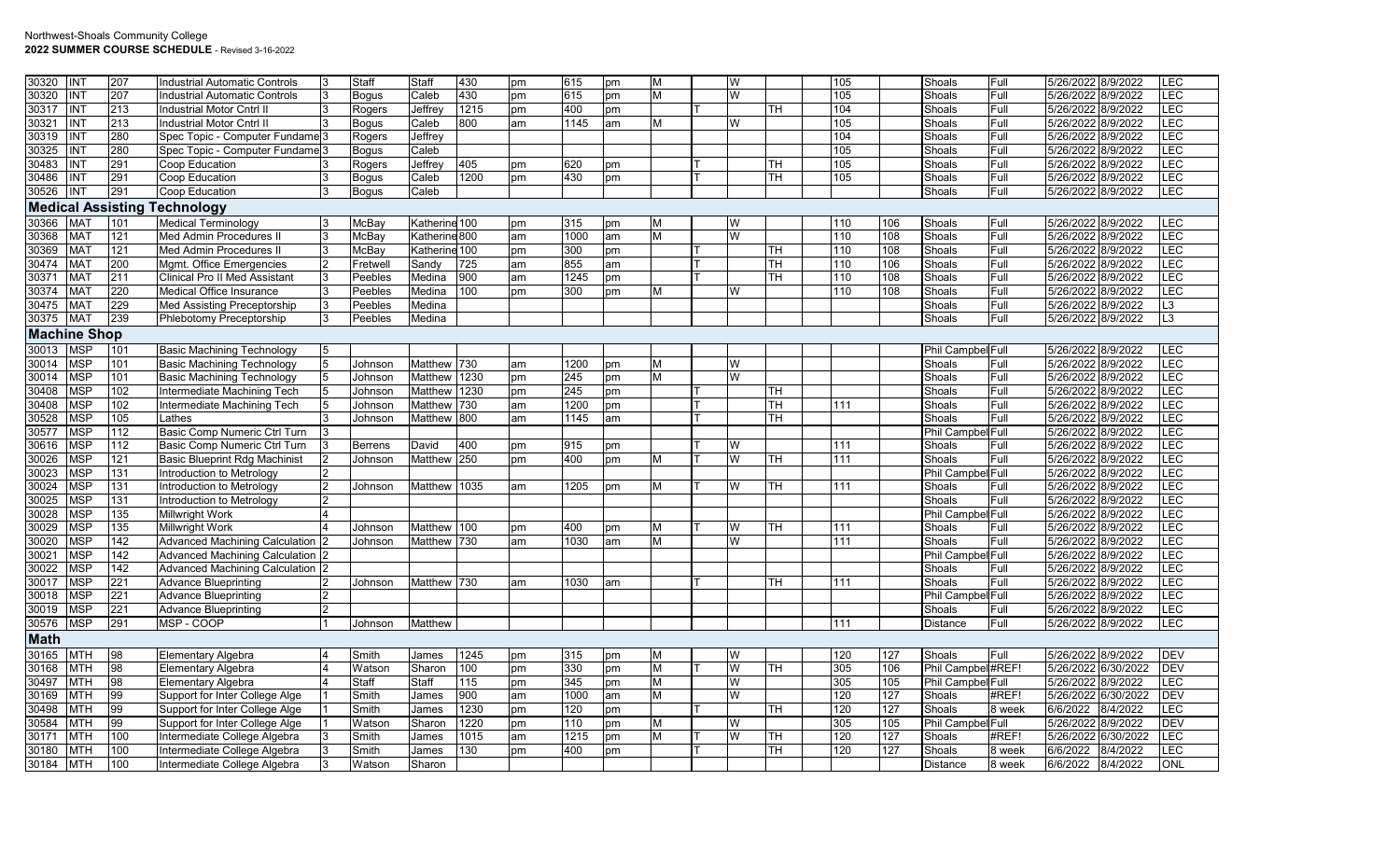| 30560          | <b>MTH</b>               | 100        | Intermediate College Algebra                                       |   | Watson           | Sharon                 |      |    |      |    |   |        |           |            |            | Distance           | 8 week       | 6/6/2022                                 | 8/4/2022  | ONL               |
|----------------|--------------------------|------------|--------------------------------------------------------------------|---|------------------|------------------------|------|----|------|----|---|--------|-----------|------------|------------|--------------------|--------------|------------------------------------------|-----------|-------------------|
| 30585          | <b>MTH</b>               | 100        | Intermediate College Algebra                                       |   | Watson           | Sharon                 | 1015 | am | 1215 | pm | M | W      |           | 305        | 105        | Phil Campbel Full  |              | 5/26/2022                                | 8/9/2022  | LEC               |
| 30338          | <b>MTH</b>               | 100A       | Intermediate College Algebra                                       |   | Smith            | James                  | 1015 | am | 1215 | pm | M | W      | lTH       | 120        | 127        | Shoals             | #REF!        | 5/26/2022                                | 6/30/2022 | LEC               |
| 30341          | <b>MTH</b>               | 100A       | Intermediate College Algebra                                       |   | Smith            | James                  | 130  | pm | 400  | pm |   |        | TH        | 120        | 127        | Shoals             | 8 week       | 6/6/2022                                 | 8/4/2022  | LEC               |
| 30586          | <b>MTH</b>               | 100A       | Intermediate College Algebra                                       |   | Watson           | Sharon                 | 1015 | am | 1215 | pm | M | W      |           | 305        | 105        | Phil Campbel Full  |              | 5/26/2022 8/9/2022                       |           | LEC               |
| 30186          | <b>MTH</b>               | 110        | <b>Finite Mathematics</b>                                          |   | Crabtree         | Sherry                 |      |    |      |    |   |        |           |            |            | <b>Distance</b>    | 8 week       | 6/6/2022                                 | 8/4/2022  | ONL               |
| 30504          | <b>MTH</b>               | 111        | <b>Support for Precalculus Algebr</b>                              |   | Peters           | Pamela                 |      |    |      |    |   |        |           |            |            | <b>Distance</b>    | #REF!        | 5/26/2022 6/30/2022                      |           | ONL               |
| 30505          | <b>MTH</b>               | 111        | Support for Precalculus Algebr                                     |   | Crabtree         | Sherry                 |      |    |      |    |   |        |           |            |            | <b>Distance</b>    | #REF!        | 5/26/2022                                | 6/30/2022 | ONL               |
| 30554          | <b>MTH</b>               | 111        | Support for Precalculus Algebr                                     |   | Peters           | Pamela                 |      |    |      |    |   |        |           |            |            | <b>Distance</b>    | 8 week       | 6/6/2022                                 | 8/4/2022  | ONL               |
| 30189          | MTH                      | 112        | Precalculus Algebra                                                |   | Peters           | Pamela                 | 1015 | am | 1215 | pm |   | W      | TН        | 120        | 126        | Shoals             | #REF!        | 5/26/2022                                | 6/30/2022 | LEC               |
| 30192          | MTH                      | 112        | Precalculus Algebra                                                |   | Peters           | Pamela                 | 530  | pm | 800  | pm |   |        | <b>TH</b> | 120        | 126        | Shoals             | 8 week       | 6/6/2022                                 | 8/4/2022  | LEC               |
| 30199          | <b>MTH</b>               | 112        | Precalculus Algebra                                                |   | Crabtree         | Sherry                 | 1015 | am | 1215 | pm | M | W      | TН        | 305        | 106        | Phil Campbel #REF! |              | 5/26/2022                                | 6/30/2022 | LEC               |
| 30200          | <b>MTH</b>               | 112        | Precalculus Algebra                                                |   | Crabtree         | Sherry                 |      |    |      |    |   |        |           |            |            | <b>Distance</b>    | 8 week       | 6/6/2022                                 | 8/4/2022  | <b>ONL</b>        |
| 30551          | <b>MTH</b>               | 112        | Precalculus Algebra                                                |   | Crabtree         | Sherry                 |      |    |      |    |   |        |           |            |            | <b>Distance</b>    | 8 week       | 6/6/2022                                 | 8/4/2022  | <b>ONL</b>        |
| 30500          | <b>MTH</b>               | 112A       | Precalculus Algebra                                                |   | Peters           | Pamela                 | 1015 | am | 1215 | pm | M | W      | lтн       | 120        | 126        | Shoals             | #REF!        | 5/26/2022                                | 6/30/2022 | LEC               |
| 30501          | <b>MTH</b>               | 112A       | Precalculus Algebra                                                |   | Peters           | Pamela                 | 530  | pm | 800  | pm |   |        | TH        | 120        | 126        | Shoals             | 8 week       | 6/6/2022                                 | 8/4/2022  | LEC               |
| 30503          | <b>MTH</b>               | 112A       | Precalculus Algebra                                                |   | Crabtree         | Sherry                 | 1015 | am | 1215 | pm | M | W      | <b>TH</b> | 305        | 106        | Phil Campbel #REF! |              | 5/26/2022                                | 6/30/2022 | LEC               |
| 30201          | <b>MTH</b>               | 113        | Precalculus Trigonometry                                           |   | Peters           | Pamela                 | 1015 | am | 1215 | pm | M | W      | TH        | 120        | 126        | Shoals             | 2nd Mini     | 7/1/2022                                 | 8/9/2022  | LEC               |
| 30202          | <b>MTH</b>               | 113        | Precalculus Trigonometry                                           | 3 | Watson           | Sharon                 |      |    |      |    |   |        |           |            |            | <b>Distance</b>    | 8 week       | 6/6/2022                                 | 8/4/2022  | ONL               |
| 30203          | <b>MTH</b>               | 116        | <b>Mathematical Applications</b>                                   | 3 | Peters           | Pamela                 | 130  | pm | 400  | pm |   |        | <b>TH</b> | 120        | 126        | Shoals             | 8 week       | 6/6/2022                                 | 8/4/2022  | <b>LEC</b>        |
| 30204          | <b>MTH</b>               | 116        | <b>Mathematical Applications</b>                                   |   | Sheppard         | Kimberly               |      |    |      |    |   |        |           |            |            | <b>Distance</b>    | 8 week       | 6/6/2022                                 | 8/4/2022  | ONL               |
| 30550          | <b>MTH</b>               | 116        | Mathematical Applications                                          |   | Staff            | Staff                  |      |    |      |    |   |        |           |            |            | <b>Distance</b>    | 8 week       | 6/6/2022                                 | 8/4/2022  | ONL               |
| 30205          | <b>MTH</b>               | 125        | Calculus I                                                         |   | Gargis           | Matthew                |      |    |      |    |   |        |           |            |            | <b>Distance</b>    | 8 week       | 6/6/2022                                 | 8/4/2022  | ONL               |
| 30206          | <b>MTH</b>               | 125        | Calculus                                                           |   | Sheppard         | Kimberly 800           |      | am | 1030 | am |   |        | <b>TH</b> | 120        | 122        | Shoals             | Full         | 5/26/2022                                | 8/9/2022  | LEC               |
| 30208          | <b>MTH</b>               | 126        | Calculus II                                                        |   | Sheppard         | Kimberly               | 1230 | pm | 300  | pm |   |        | TH.       | 120        | 122        | Shoals             | Full         | 5/26/2022 8/9/2022                       |           | LEC               |
| 30209          | <b>MTH</b>               | 227        | Calculus III                                                       |   | Gargis           | Matthew 1245           |      | pm | 315  | pm | M | W      |           | 120        | 122        | Shoals             | Full         | 5/26/2022 8/9/2022                       |           | LEC               |
| 30595          | <b>MTH</b>               | 232        | Math for Elementary Teacher II                                     |   | Staff            | Staff                  | 800  | am | 1200 |    |   |        |           | 305        | 106        | Phil Campbel Full  |              | 5/26/2022 8/9/2022                       |           | LEC               |
| 30210          | <b>MTH</b>               | 238        | <b>Applied Differential Equat I</b>                                |   | Gargis           | Matthew 345            |      |    | 545  | pm |   | W      |           | 120        | 122        | Shoals             | Full         | 5/26/2022 8/9/2022                       |           | LEC               |
|                | <b>MTH</b>               |            |                                                                    |   |                  |                        |      | pm |      | pm | M |        |           |            |            |                    |              |                                          |           | ONL               |
| 30211          |                          | 265        | <b>Elementary Statistics</b>                                       |   | Eubanks          | Claude                 |      |    |      |    |   |        |           |            |            | <b>Distance</b>    | 8 week       | 6/6/2022                                 | 8/4/2022  |                   |
| <b>Music</b>   |                          |            |                                                                    |   |                  |                        |      |    |      |    |   |        |           |            |            |                    |              |                                          |           |                   |
| 30101          | <b>MUS</b>               | 101        | <b>Music Appreciation</b>                                          |   | Romero           | Jonathon               |      |    |      |    |   |        |           |            |            | <b>Distance</b>    | 8 week       | 6/6/2022                                 | 8/4/2022  | ONL               |
| 30102          | <b>MUS</b>               | 101        | <b>Music Appreciation</b>                                          |   | Romero           | Jonathor               |      |    |      |    |   |        |           |            |            | <b>Distance</b>    | 8 week       | 6/6/2022                                 | 8/4/2022  | ONL               |
| 30568          | <b>MUS</b>               | 101        | <b>Music Appreciation</b>                                          |   | Romero           | Jonathon 530           |      | pm | 800  | pm | M | W      |           | 120        | 120        | Shoals             | 8 week       | 6/6/2022                                 | 8/4/2022  | LEC               |
|                | <b>Nursing Assistant</b> |            |                                                                    |   |                  |                        |      |    |      |    |   |        |           |            |            |                    |              |                                          |           |                   |
| 30493          | <b>NAS</b>               | 100        | Long Term Care Nursing Asst                                        |   | Oliver           | Stephanic400           |      | pm | 800  | pm | M |        |           | 121        | 151        | Shoals             | Full         | 5/26/2022 8/9/2022                       |           | <b>LEC</b>        |
| <b>Nursing</b> |                          |            |                                                                    |   |                  |                        |      |    |      |    |   |        |           |            |            |                    |              |                                          |           |                   |
|                | <b>NUR</b>               |            |                                                                    |   |                  |                        |      |    |      |    |   |        |           |            |            |                    |              |                                          |           |                   |
| 30491<br>30491 | <b>NUR</b>               | 112<br>112 | Fundamental Concept of Nursing<br>Fundamental Concept of Nursing 7 |   | Ford<br>Ford     | Parris<br>Parris       | 900  |    | 1200 |    | M | W<br>W | lTH.      | 121<br>121 | 151<br>151 | Shoals<br>Shoals   | Full<br>Full | 5/26/2022 8/9/2022<br>5/26/2022 8/9/2022 |           | <b>LEC</b><br>LEC |
|                |                          |            |                                                                    |   |                  |                        |      | am |      | pm |   |        |           |            |            |                    |              |                                          |           |                   |
| 30492          | <b>NUR</b>               | 112        | Fundamental Concept of Nursing 7                                   |   | <b>Stewart</b>   | Rebecca                |      |    |      |    | M |        | lth.      | 305        | 102        | Phil Campbel Full  |              | 5/26/2022                                | 8/9/2022  | LEC               |
| 30492          | <b>NUR</b>               | 112        | Fundamental Concept of Nursing                                     |   | Stewart          | Rebecca <sup>800</sup> |      | am | 1100 | am | M | W      |           | 305        | 102        | Phil Campbel Full  |              | 5/26/2022                                | 8/9/2022  | LEC               |
| 30380          | <b>NUR</b>               | 114        | <b>Nursing Concepts II</b>                                         |   | Thomas           | Capricha               |      |    |      |    |   |        | TH        |            |            | Phil Campbel Full  |              | 5/26/2022                                | 8/9/2022  | <b>LEC</b>        |
| 30380          | <b>NUR</b>               | 114        | <b>Nursing Concepts II</b>                                         |   | Thomas           | Capricha 830           |      | am | 1215 | pm | M | W      |           | 307        | $AV-2$     | Phil Campbel Full  |              | 5/26/2022                                | 8/9/2022  | LEC               |
| 30381          | <b>NUR</b>               | 115        | Evidence Based Clinical Reason 2                                   |   | Jaynes           | Donna                  | 100  | pm | 230  | pm | M |        |           | 307        | $AV-2$     | Phil Campbel Full  |              | 5/26/2022 8/9/2022                       |           | LEC               |
| 30381          | <b>NUR</b>               | 115        | Evidence Based Clinical Reason 2                                   |   | Jaynes           | Donna                  |      |    |      |    | M |        |           |            |            | Phil Campbel Full  |              | 5/26/2022 8/9/2022                       |           | LEC               |
|                |                          |            | <b>Office Administration - Business Office Management</b>          |   |                  |                        |      |    |      |    |   |        |           |            |            |                    |              |                                          |           |                   |
| 30067          | OAD                      | 104        | <b>Advanced Keyboading</b>                                         |   | <b>McClinton</b> | Leslyn                 |      |    |      |    |   |        |           |            |            | <b>Distance</b>    | 8 week       | 6/6/2022                                 | 8/4/2022  | ONL               |
| 30069          | <b>OAD</b>               | 126        | Adv Word Processing                                                |   | McClinton        | Leslyn                 |      |    |      |    |   |        |           |            |            | <b>Distance</b>    | 8 week       | 6/6/2022                                 | 8/4/2022  | ONL               |
| 30068          | <b>OAD</b>               | 130        | <b>Electronic Calculations</b>                                     |   | <b>McClinton</b> | Leslyn                 | 1030 | am | 100  | pm | М | W      |           | 112        | 111        | Shoals             | 8 week       | 6/6/2022                                 | 8/4/2022  | LEC               |
| 30070          | OAD                      | 211        | <b>Medical Terminology</b>                                         |   | South            | Desiree                |      |    |      |    |   |        |           |            |            | <b>Distance</b>    | 8 week       | 6/6/2022                                 | 8/4/2022  | ONL               |
|                |                          |            |                                                                    |   |                  |                        |      |    |      |    |   |        |           |            |            |                    |              |                                          |           |                   |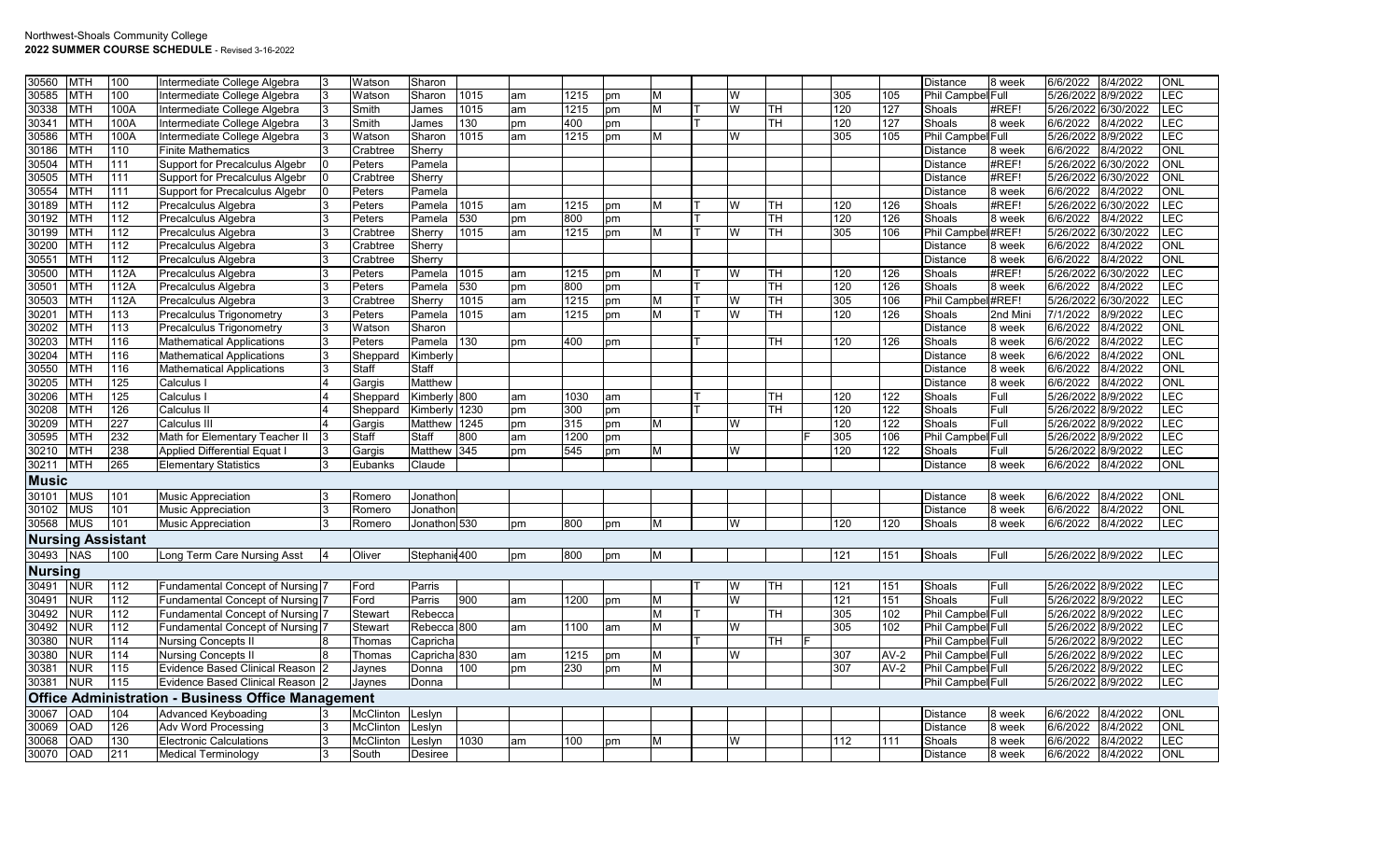| 30522          | OAD                      | 241                               | OAD COOP                             | <b>McClinton</b> | Leslyn       |      |    |      |    |   |   |    |     |        | Shoals                | Full     | 5/26/2022 8/9/2022  |           | INT         |
|----------------|--------------------------|-----------------------------------|--------------------------------------|------------------|--------------|------|----|------|----|---|---|----|-----|--------|-----------------------|----------|---------------------|-----------|-------------|
| 30376          | OAD                      | 242                               | Office Internship                    | Peebles          | Medina       |      |    |      |    |   |   |    |     |        | Shoals                | Full     | 5/26/2022 8/9/2022  |           | <b>INT</b>  |
| 30476          | <b>OAD</b>               | 242                               | Office Internship                    | Peebles          | Medina       |      |    |      |    |   |   |    |     |        | Shoals                | Full     | 5/26/2022 8/9/2022  |           | INT         |
|                |                          |                                   | <b>Orientation - Student Success</b> |                  |              |      |    |      |    |   |   |    |     |        |                       |          |                     |           |             |
| 30117          | ORI                      | 107                               | <b>Student Success</b>               | Campbell         | Sherry       | 100  | pm | 220  | pm | м |   |    | 100 | 122    | Shoals                | #REF!    | 5/26/2022 6/30/2022 |           | <b>ILEC</b> |
| 30118          | ORI                      | 107                               | <b>Student Success</b>               | .iles            | Savannal 830 |      | am | 950  | am |   |   |    | 100 | 122    | Shoals                | 2nd Mini | 7/1/2022            | 8/9/2022  | LEC         |
| 30119          | ORI                      | 107                               | <b>Student Success</b>               | Campbell         | Sherry       | 100  | pm | 220  | pm |   |   |    | 100 | 122    | Shoals                | 2nd Mini | 7/1/2022            | 8/9/2022  | <b>LEC</b>  |
| 30121          | <b>ORI</b>               | 107                               | <b>Student Success</b>               | Simpson          | Mark         |      |    |      |    |   |   |    |     |        | <b>Distance</b>       | 8 week   | 6/6/2022            | 8/4/2022  | ONL         |
| 30122          | ORI                      | 107                               | <b>Student Success</b>               | Armstrong        | Seth         | 100  | pm | 220  | pm | М |   |    | 306 | L-6    | Phil Campbel#REF!     |          | 5/26/2022 6/30/2022 |           | LEC         |
| 30123          | ORI                      | 107                               | <b>Student Success</b>               | <b>Bright</b>    | Lindsay      |      |    |      |    |   |   |    |     |        | <b>Distance</b>       | 8 week   | 6/6/2022            | 8/4/2022  | ONL         |
| 30124          | ORI                      | 107                               | <b>Student Success</b>               | Armstrong        | Seth         | 830  | am | 950  | am |   |   |    | 306 | $L-6$  | Phil Campbel 2nd Mini |          | 7/1/2022            | 8/9/2022  | LEC         |
| 30594          | <b>ORI</b>               | 107                               | <b>Student Success</b>               | Fort             | Indigo       | 315  | pm | 435  | pm |   |   |    | 100 | 122    | Shoals                | #REF!    | 5/26/2022 6/30/2022 |           | <b>LEC</b>  |
|                | <b>Physical Science</b>  |                                   |                                      |                  |              |      |    |      |    |   |   |    |     |        |                       |          |                     |           |             |
| 30310          | <b>PHS</b>               | 111                               | <b>Physical Science I</b>            | Eubanks          | Claude       | 800  | am | 1230 | pm |   |   | TН | 123 | 109    | Shoals                | 8 week   | 6/6/2022            | 8/4/2022  | LEC         |
| 30413          | PHS                      | 111                               | Physical Science                     | Eubanks          | Claude       |      |    |      |    |   |   |    |     |        | <b>Distance</b>       | 8 week   | 6/6/2022            | 8/4/2022  | ONL         |
| 30537          | PHS                      | 111                               | <b>Physical Science I</b>            | Eubanks          | Claude       |      |    |      |    |   |   |    |     |        | Distance              | 8 week   | 6/6/2022            | 8/4/2022  | ONL         |
| 30579          | PHS                      | 111                               | Physical Science                     | Murphy           | Michael      | 100  | pm | 440  | pm | м | W | TH | 303 | $S-9$  | Phil Campbel#REF!     |          | 5/26/2022 6/30/2022 |           | LEC         |
| 30580          | PHS                      | 111                               | <b>Physical Science I</b>            | Eubanks          | Claude       | 500  | pm | 930  | pm | M | W |    | 123 | 129    | Shoals                | 8 week   | 6/6/2022            | 8/4/2022  | <b>LEC</b>  |
| 30311          | PHS                      | 112                               | <b>Physical Science II</b>           |                  |              |      |    |      |    |   |   |    |     |        | Shoals                | 8 week   | 6/6/2022            | 8/4/2022  | <b>LEC</b>  |
| <b>Physics</b> |                          |                                   |                                      |                  |              |      |    |      |    |   |   |    |     |        |                       |          |                     |           |             |
| 30312          | PHY                      | 115                               | <b>Technical Physics</b>             | Arny             | Mary         |      |    |      |    |   |   |    |     |        | <b>Distance</b>       | 8 week   | 6/6/2022            | 8/4/2022  | <b>LLB</b>  |
| 30313          | PHY                      | 201                               | General Physics I - Trig Based       | Arny             | Mary         | 1005 | am | 1205 | pm |   |   | TН | 123 | 129    | Shoals                | #REF!    | 5/26/2022 6/30/2022 |           | <b>LLB</b>  |
| 30313          | PHY                      | 201                               | General Physics I - Trig Based       | Arny             | Mary         | 800  | am | 1000 | am | M | W | TН | 123 | 129    | Shoals                | #REF!    | 5/26/2022 6/30/2022 |           | <b>LLB</b>  |
| 30314          | PHY                      | 202                               | <b>General Physics II-Trig Based</b> | Arny             | Mary         | 800  | am | 1000 | am | M | W | TН | 123 | 129    | Shoals                | 2nd Mini | 7/1/2022            | 8/9/2022  | LLB         |
| 30314          | PHY                      | 202                               | <b>General Physics II-Trig Based</b> | Arny             | Mary         | 1005 | am | 1205 | pm |   |   | TН | 123 | 129    | Shoals                | 2nd Mini | 7/1/2022            | 8/9/2022  | LLB         |
| 30315          | PHY                      | 213                               | General Physics with Cal I           | Arny             | Mary         | 1005 | am | 1205 | pm | М | W |    | 123 | 129    | Shoals                | #REF!    | 5/26/2022 6/30/2022 |           | <b>LLB</b>  |
| 30315          | PHY                      | 213                               | General Physics with Cal I           | Arny             | Mary         | 800  | am | 1000 | am | M | W | TH | 123 | 129    | Shoals                | #REF!    | 5/26/2022           | 6/30/2022 | <b>LLB</b>  |
| 30316          | PHY                      | 214                               | General Physics Cal II               | Arny             | Mary         | 1005 | am | 1205 | pm | M | W |    | 123 | 129    | Shoals                | 2nd Mini | 7/1/2022            | 8/9/2022  | <b>LLB</b>  |
| 30316          | PHY                      | 214                               | <b>General Physics Cal II</b>        | Arny             | Mary         | 800  | am | 1000 | am | M | W | TH | 123 | 129    | Shoals                | 2nd Mini | 7/1/2022            | 8/9/2022  | <b>LLB</b>  |
| Plumbing       |                          |                                   |                                      |                  |              |      |    |      |    |   |   |    |     |        |                       |          |                     |           |             |
| 30536 PLB      |                          | 114                               | Joining Pipes & Fittings             |                  |              |      |    |      |    |   |   |    |     |        | Shoals                | Full     | 5/26/2022 8/9/2022  |           | LEC         |
|                | <b>Political Science</b> |                                   |                                      |                  |              |      |    |      |    |   |   |    |     |        |                       |          |                     |           |             |
| 30236 POL      |                          | 211                               | American National Government         | Ackerman George  |              |      |    |      |    |   |   |    |     |        | Distance              | 8 week   | 6/6/2022 8/4/2022   |           | <b>ONL</b>  |
|                | <b>Psychology</b>        |                                   |                                      |                  |              |      |    |      |    |   |   |    |     |        |                       |          |                     |           |             |
| 30243          | <b>PSY</b>               | 200                               | <b>General Psychology</b>            | Tucker           | Kimberly     |      |    |      |    |   |   |    |     |        | Distance              | 8 week   | 6/6/2022            | 8/4/2022  | ONL         |
| 30424          | <b>PSY</b>               | 200                               | <b>General Psychology</b>            | Davis            | Andrea       |      |    |      |    |   |   |    |     |        | Distance              | 8 week   | 6/6/2022            | 8/4/2022  | ONL         |
| 30552          | PSY                      | 200                               | General Psychology                   |                  |              |      |    |      |    |   |   |    |     |        | <b>Distance</b>       | 8 week   | 6/6/2022            | 8/4/2022  | ONL         |
| 30592          | PSY                      | 200                               | General Psychology                   | Tucker           | Kimberly 800 |      | am | 1000 | am | м | W | TН | 127 | 114    | Shoals                | #REF!    | 5/26/2022 6/30/2022 |           | LEC         |
| 30593          | PSY                      | 200                               | General Psychology                   | Davis            | Andrea       | 800  | am | 1000 | am | М | W | TН | 307 | $AV-5$ | Phil Campbel#REF!     |          | 5/26/2022 6/30/2022 |           | <b>LEC</b>  |
| 30245          | <b>PSY</b>               | 210                               | Human Growth and Development 3       | Tucker           | Kimberly     |      |    |      |    |   |   |    |     |        | Distance              | 8 week   | 6/6/2022            | 8/4/2022  | ONL         |
| 30246          | PSY                      | 210                               | Human Growth and Development 3       | Davis            | Andrea       |      |    |      |    |   |   |    |     |        | <b>Distance</b>       | 8 week   | 6/6/2022            | 8/4/2022  | <b>ONL</b>  |
|                | Radiography              |                                   |                                      |                  |              |      |    |      |    |   |   |    |     |        |                       |          |                     |           |             |
| 30393          | RAD                      | 134                               | <b>Clinical Education III</b>        | Robertson Ricky  |              |      |    |      |    | M | W |    |     |        | Shoals                | Full     | 5/26/2022 8/9/2022  |           | <b>CLN</b>  |
| 30391          | RAD                      | 135                               | <b>Exposure Principles</b>           | Simms            | Carl         | 800  | am | 930  | am |   |   | TН |     |        | Shoals                | Full     | 5/26/2022 8/9/2022  |           | <b>LLB</b>  |
| 30391          | <b>RAD</b>               | 135                               | <b>Exposure Principles</b>           | Simms            | Carl         | 935  | am | 1150 | am |   |   | TН |     |        | Shoals                | Full     | 5/26/2022 8/9/2022  |           | <b>LLB</b>  |
| 30392          | RAD                      | 136                               | Radiation Protection & Biology       | Robertson        | Ricky        | 1230 | pm | 200  | pm |   |   | TН |     |        | Shoals                | Full     | 5/26/2022 8/9/2022  |           | LEC         |
|                |                          | <b>Salon &amp; Spa Management</b> |                                      |                  |              |      |    |      |    |   |   |    |     |        |                       |          |                     |           |             |
| 30006          | <b>SAL</b>               | 133                               | Salon and Spa Management Tech 3      | Wallace          | Gerri        |      |    |      |    |   |   |    | 131 |        | Shoals                | 8 week   | 6/6/2022 8/4/2022   |           | <b>LEC</b>  |
|                |                          |                                   |                                      |                  |              |      |    |      |    |   |   |    |     |        |                       |          |                     |           |             |